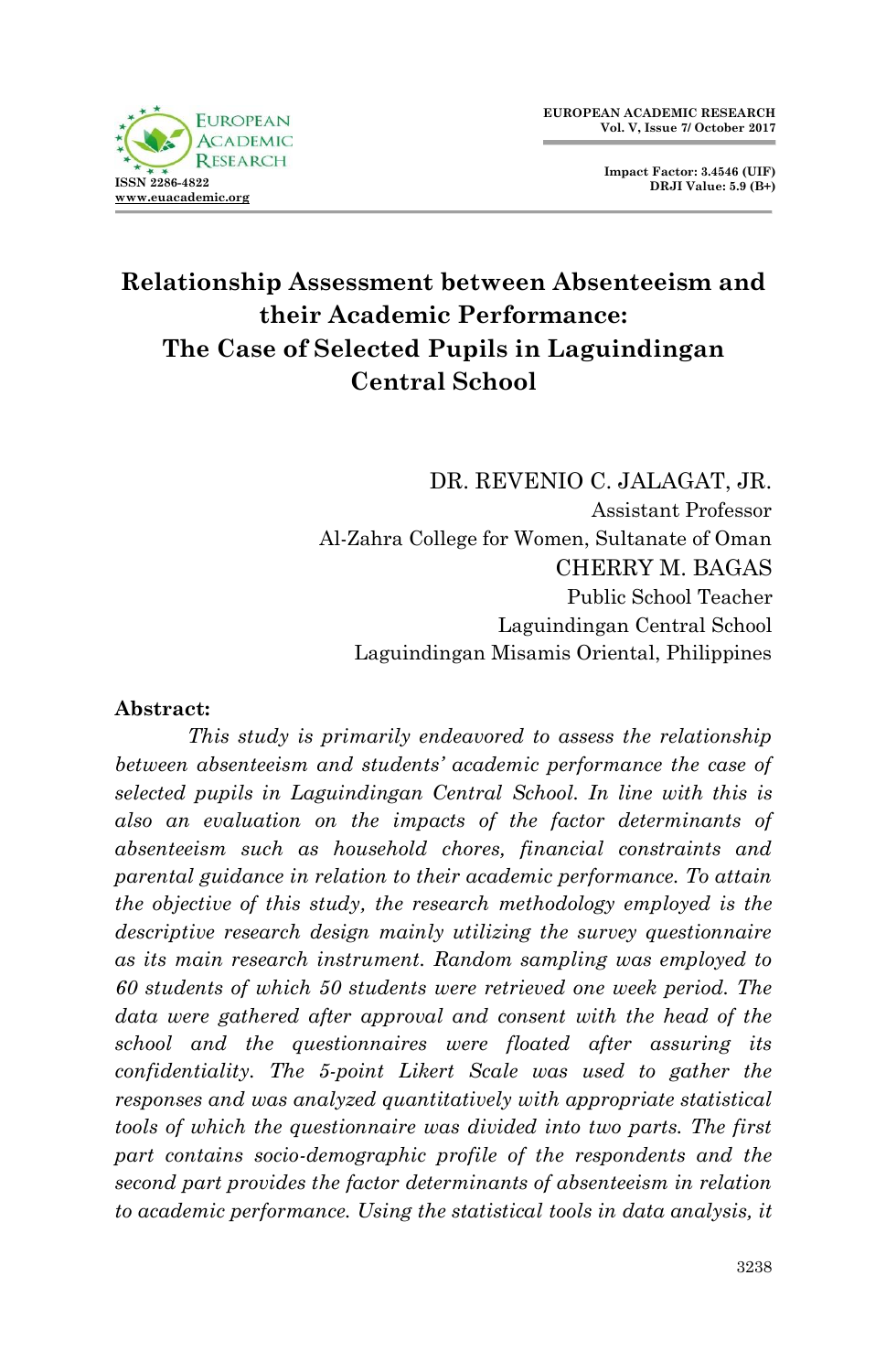*shows that there is significant relationship between parental guidance and the students' academic performance and on the socio-demographic profile, only age relates significantly to the students' academic performance.* 

*Based on these findings, it is suggested that parents should undertake their major role in parenting or providing parental guidance on their children and cooperate with the teachers when their children are in school. On the side of the school administrators and teachers, database if needed should be provided so that the monitoring of the students will be updated both grade level-wise and the schoolwide scenario. Lastly, parents should not put the responsibility to their children to do household chores during weekdays as it may hamper the academic performance of the students and commit frequent absences.*

**Key words:** Absenteeism, Academic Performance, Household Chores, Financial Constraints, Parental Guidance

#### **1.1 INTRODUCTION**

Many people perceived absenteeism as a perennial problem that occurs in all levels in the education sector. This encompasses the pre-elementary, elementary, high school, college and even in post-graduate studies. However; there can be various reasons why students commit absences and these reasons can be investigated in order to validate such act. Various authors concluded in their studies that, in the education or in academia, class attendance has significant impact on how the students perform and succeed in their class and in their studies as a whole (Park & Kerr, 1990; Romer, 1993; Devadoss & Foltz, 1996; Brocato, 1989; and Moore, 2005). A study conducted by Stanca (2006) found out that there is significant relationship between student absenteeism and their academic performance in major examinations in macroeconomic course. Moreover, his findings also dictates that, those students who commit frequent absences are likely to respond incorrectly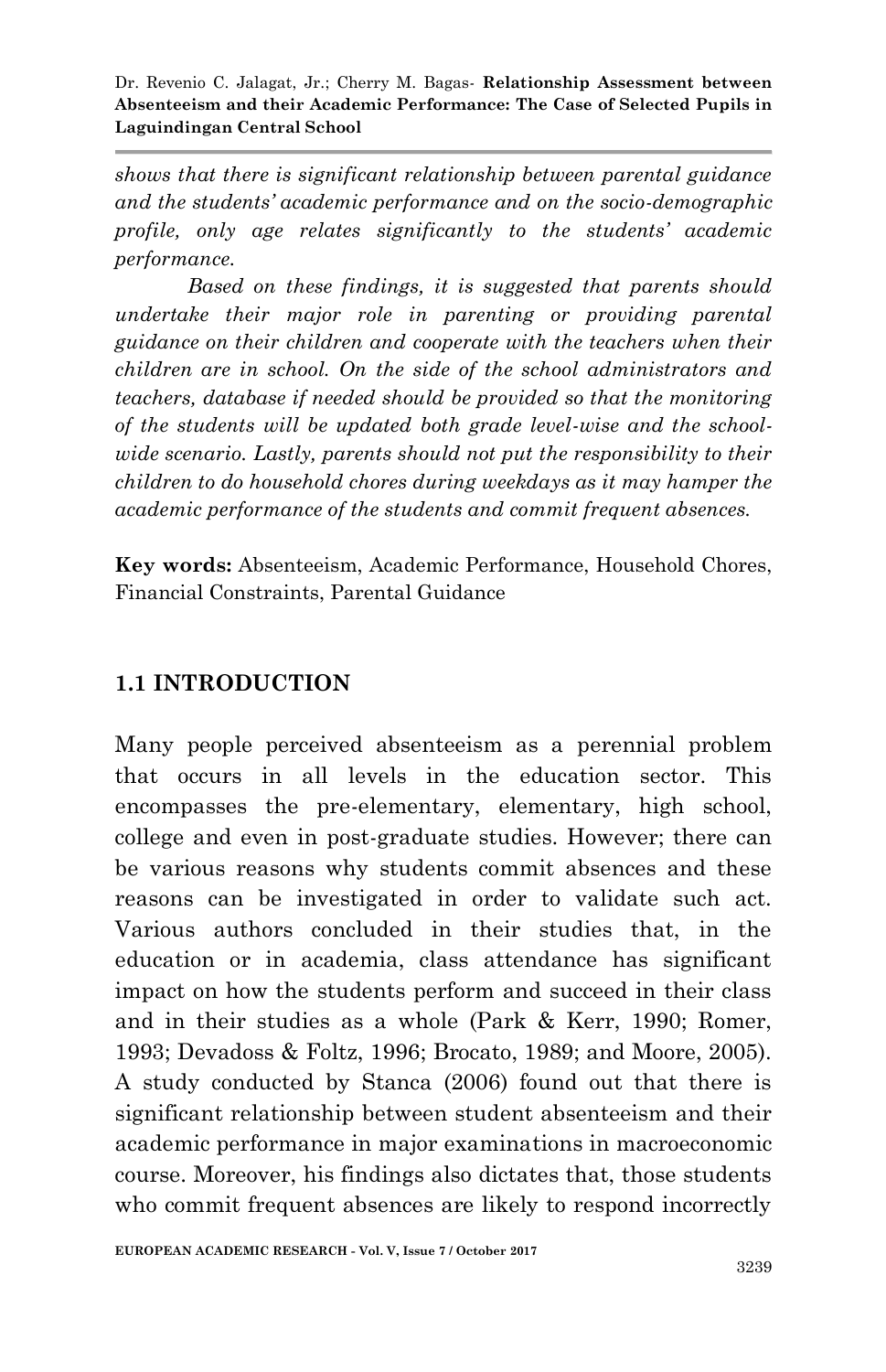to the examination questions than those who are consistently present in the class. This outcome is also consistent in the study of Choudhury (2008) who posits that there is relationship between absenteeism and the student's final grade using the regression analysis model.

In connection with this study, the researcher has noticed the rising incident of absenteeism particularly in grade 4 classes that has caught the attention of the teachers which resulted into low academic performance for those students who have records of absences. In the normal course of intervention, the teachers usually call the attention of the students whenever the students commit absences and if the situations become worst, the parents' attention will then be called. Personal initiative of the researcher upon observation of the actual incidents of the absences and from the student's responses when asked, reasons of the absence can be caused by household chores, financial constraints and parental guidance. Because of the limited studies that describes these variables to impact academic performance; it drives the interest of the researcher to investigate these variables to shed light on the perceived causes of student absenteeism as in the case of the respondents in Laguindingan Central School.

The main objective of this study is to assess the relationship between factor determinant variables of absenteeism and students' academic performance the case of the selected pupils in Laguindingan Central School. Furthermore, it also describes the demographic of respondents and its impact on academic performance as well as determine their relationship.

## **1.2. Statement of the problem**

Absenteeism can be widely in Laguindingan Central School, the emphasis of this study. In fact, it is approximately estimated that 30% of the total population of 680 students in the school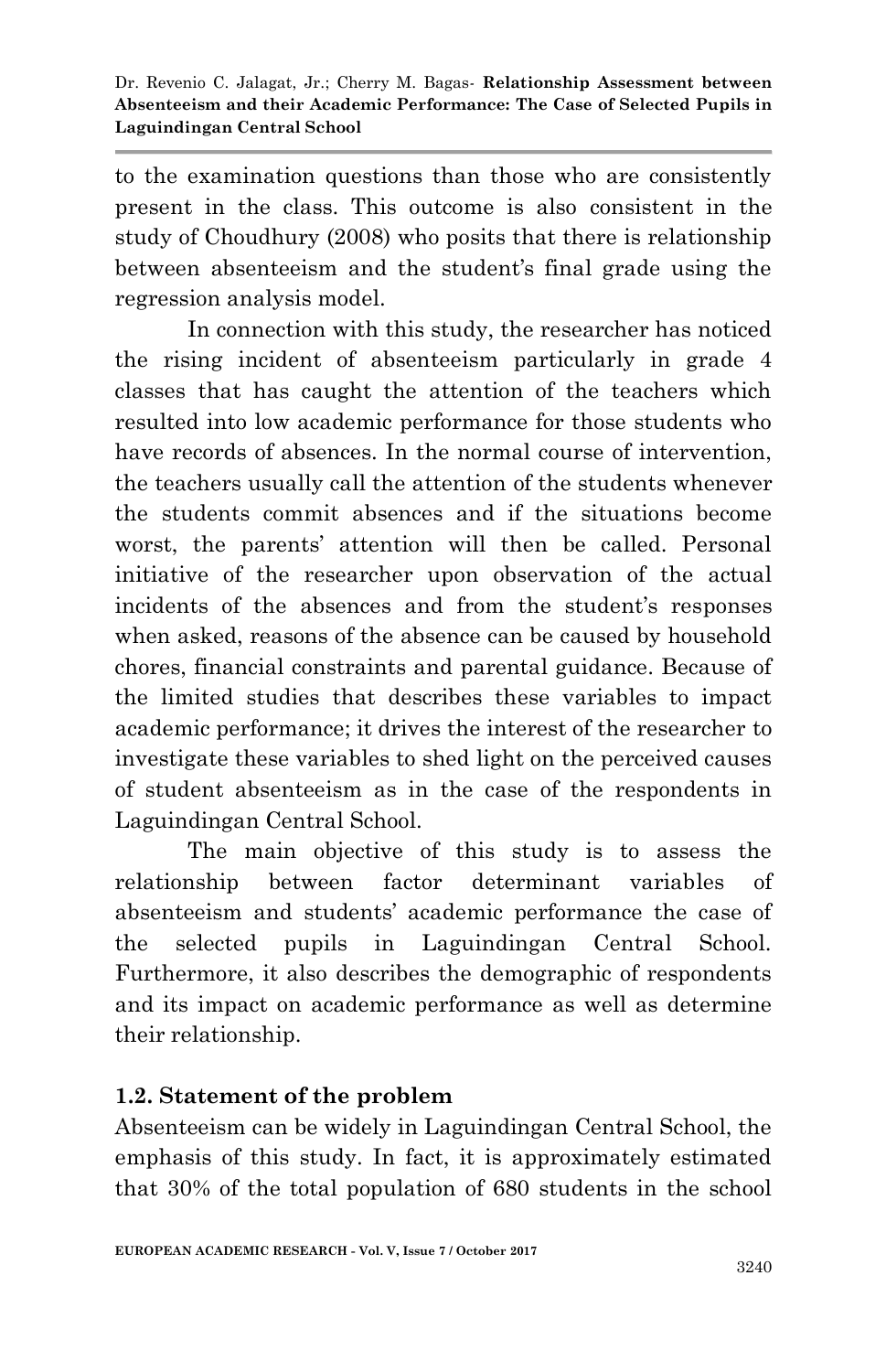posted an actual incidence of absenteeism distributed to class levels. Actual evaluation of the teachers concerned revealed that many of the students pre-occupied with household chores that may prevent them in going to school and some of them don't have enough money to take transportation and other expenses that normally spent inside the school premises. Further, conversations with other parents have contributed to ideas that, many parents have practically neglected their responsibilities especially in monitoring their child's performance in school because of varying reasons. Due to these reasons which are subject to validation, this research is endeavored to scientifically proved these assumptions and can be input to decision making of administrators based on quantified results.

#### **1.3. Research Objectives**

Primarily, the aim of this study is to determine the relationship between the factor determinants of absenteeism and the students' academic performance. Specifically, it tries to address the following research objectives:

1.3.1. To describe the profile of the respondents according to age, gender, educational attainment of parents, parents' combined income and family size.

1.3.2. To assess the impacts of the factor determinant variables namely household chores, financial constraints, and parental guidance on students' academic performance.

1.3.3. To determine the relationship between the students' demographic profile and their academic performance.

1.3.4. To investigate the significant relationship between the factor determinants of absenteeism (Household Chores, Financial Constraints, and Parental Guidance) and the students' academic performance.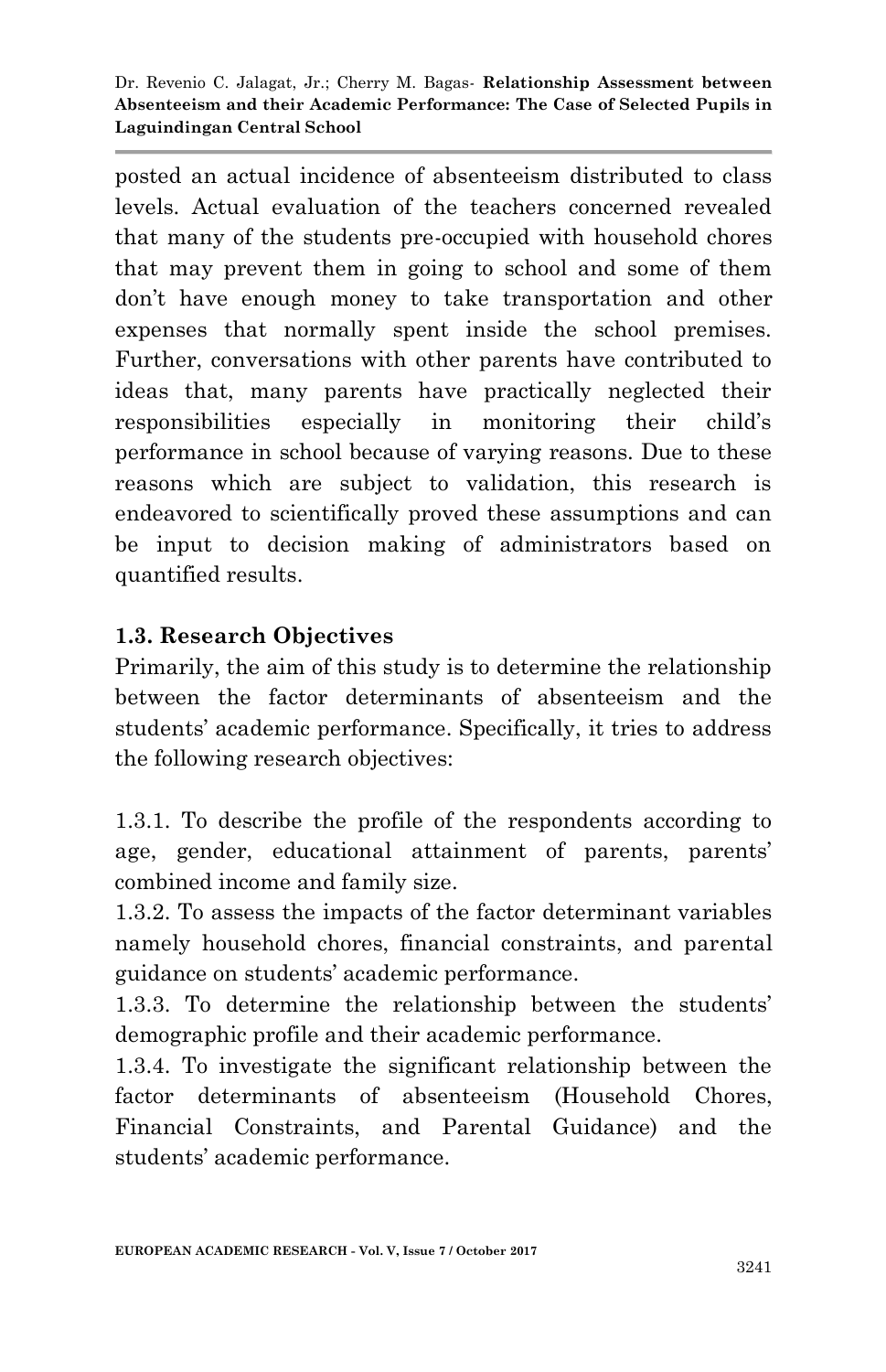1.4. To achieve the research objectives, the following research questions were formulated as shown hereunder.

1.4.1. What is the demographic profile of the respondents in terms of age, gender, educational attainment of parents, parents' combined income and family size?

1.4.2. What are the impacts of the factor determinant variables namely household chores, financial constraints, and parental guidance on students' academic performance?

1.4.3. Is there relationship between the students' demographic profile and their academic performance?

1.4.4. Is there significant relationship between the factor determinants of absenteeism (Household Chores, Financial Constraints, and Parental Guidance) and the students' academic performance?

## **1.5. Research Hypotheses**

 $H_0$ 1. There is no relationship between the students' demographic profile and their academic performance.

 $H<sub>0</sub>2$ . There is no significant relationship between the factor determinants of absenteeism (Household Chores, Financial Constraints, and Parental Guidance) and the students' academic performance.

#### **1.6. Significance of the Study**

This study is significant for various reasons. Firstly, this study would be beneficial to the teachers and administrators of the respondent school where the research is primarily obtained and will practically serve as guide and basis on deciding for the best possible solution to the recurring problem on absenteeism. Secondly, students will be well-informed on the cases of absenteeism that will be transparent to them, the parents and the teachers thereby urging the parents on the whereabouts of their children strong feedback mechanisms. And, to the body of knowledge where the results of this study will be an input and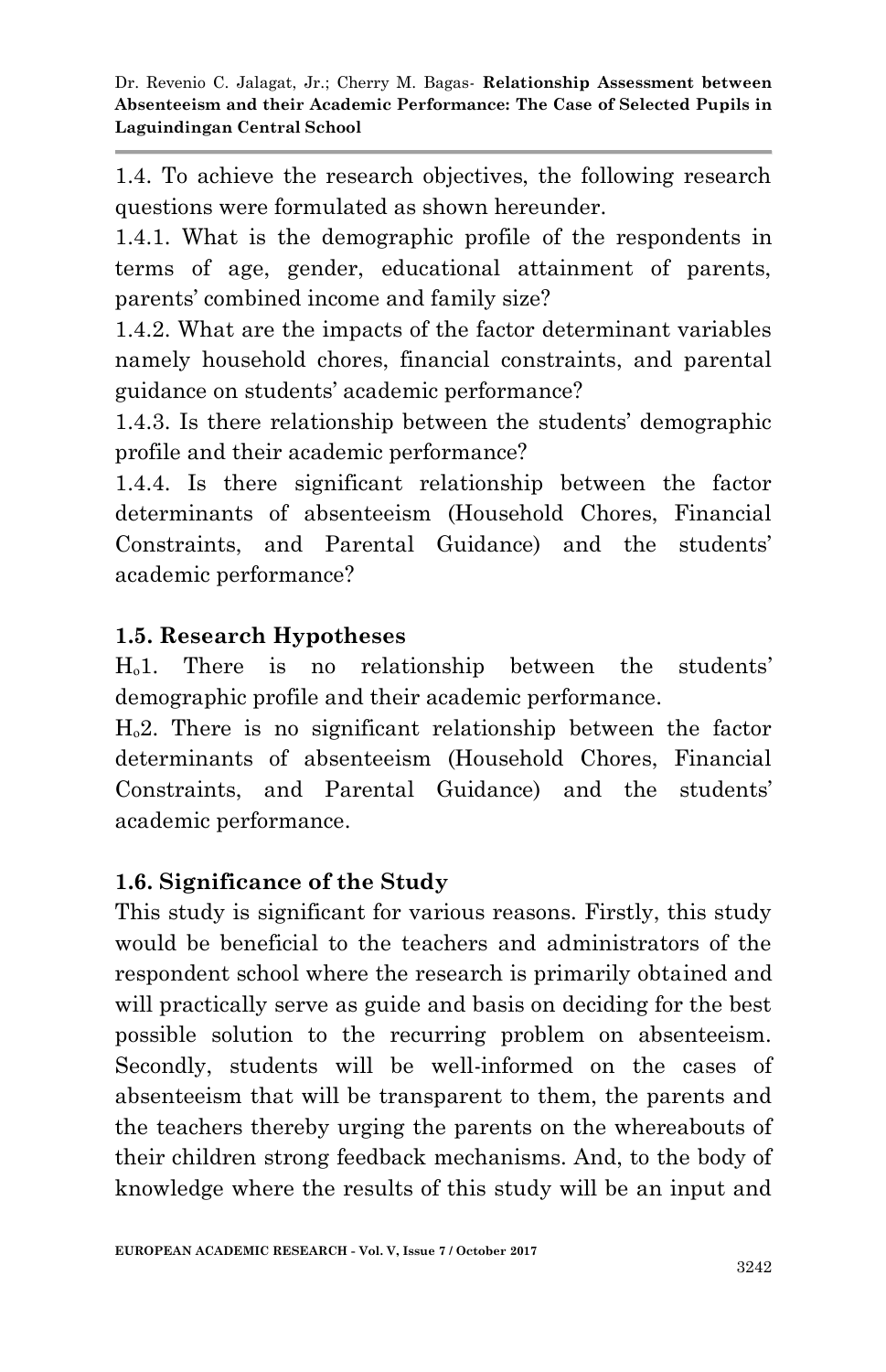consideration for wider and extensive studies in different settings.

## **2. REVIEW OF RELATED LITERATURES**

This section presents the related literature that describes the variables of this study. It shows the literatures relative to the determinant variables of absenteeism, the socio-demographic profile and academic performance.

## **2.1. Household Chores, Financial Constraints and Parental Guidance**

According to Beegle et al. (2005) there is increasing trend of cases relative to child labor and children education and found out from their findings that, children being given the tasks on household chores during school days negatively affect their performance as evaluated by different measures such as days absent, education enrollment, lateness in schools and examination performance, years of schooling attained and grade repetition. Researches also proved that child labor for instance reduces the level of effectiveness of student performance especially the time used at home significantly reduced school attendance as well as performance ratings (Muola, 2010). In Kenya for example where many of the children came from poor families, it was ruled out that children combine the tasks of household chores, schooling, and family business causing the increasing incidence of educational inequality to the disadvantage of the students themselves. Researches explained that, most of the children in Kenya are involved in household chores because parents are incapable of hiring domestic helpers in helping them with the household activities (Moyi, 2011; Kadenyi and Kamunyu, 2006; FAWE, 2003; and Ayoo, 2002).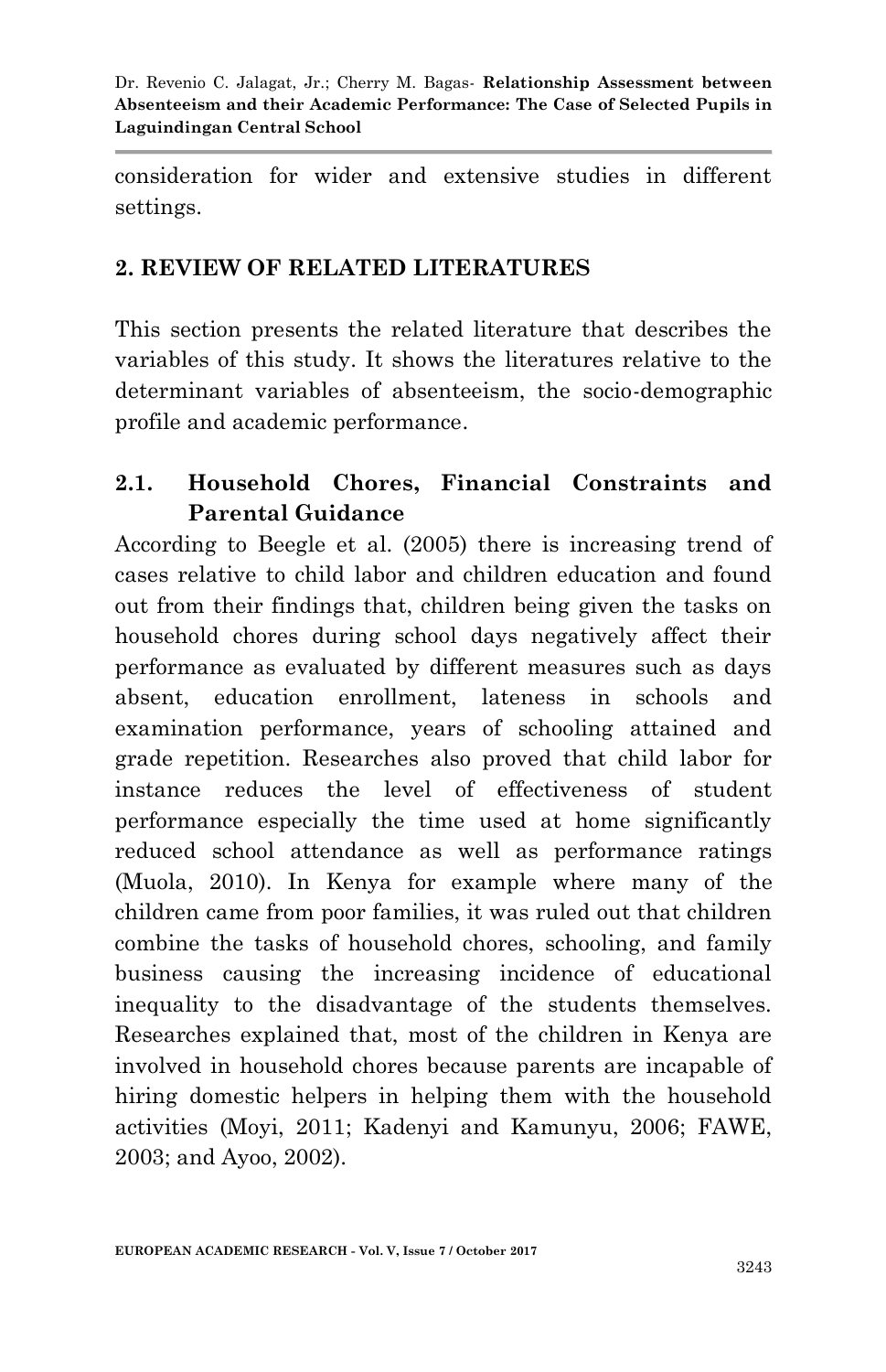In other words, parents who usually engage their children to household chores and other works on school days hinder their students from attending their classes, reduces study time which lead to fatigue thereby distracts their learning and concentration. However, Buchmann (2000) contradicts such findings by stressing that child labor and schooling can be combined provided that the rate of doing such act shall be done simultaneously hence, it does not significantly affect the school attendance and academic performance.

Another factor that affects student academic performance according to studies is the parental involvement or guidance to their children. In the study of Becker, et. al. (2011) he pointed out that, the academic interaction of parents significantly influenced the secondary school students in shaping their behaviors, skills and attitudes in their conduct in school. For instance, parents who have attained higher education proved to be more involved in fostering parental guidance to their children and can stimulate learning environment. Accordingly, Becker added that, good parental guidance from parents in educating their children dramatically improves academic performance with the quality time spent together between them and their parents. Coleman (2010) also affirmed the statement of Becker by stating that, parental guidance is necessary as the students reach the puberty and adolescence where influences from external environment drastically increased thus, parents should voluntarily foster parental involvement and at the same be vigilant to the activities of their children in the house, school and outside environment. While the teachers played their role as second parents, parents should not lay their full respondents to them but instead help monitor the strengths and weaknesses of their children academically.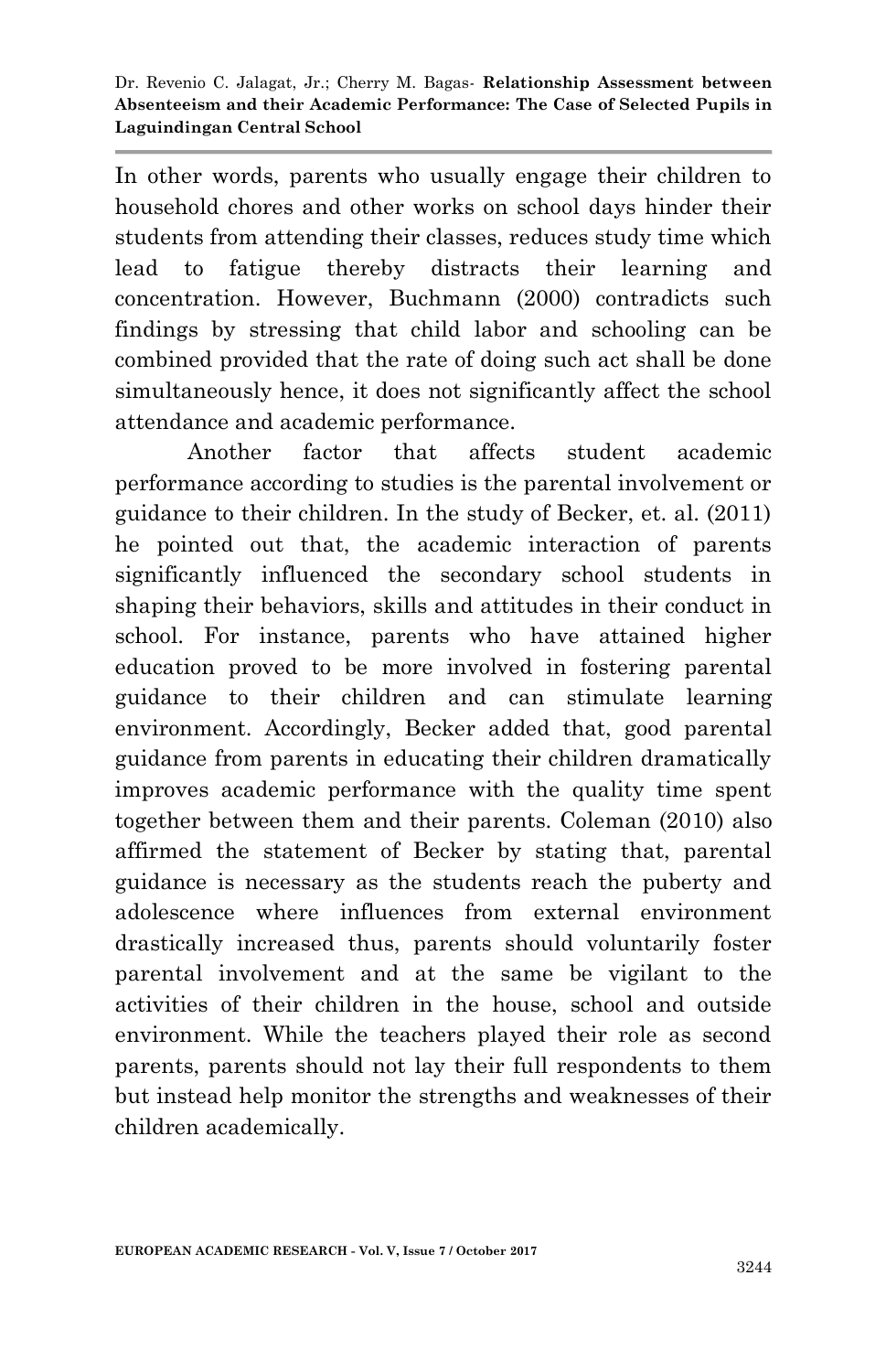Financial constraints can also be considered as determining factor on the increasing absenteeism cases and its negative impact on academic performance. Kunje (2009) investigated in his findings that families in Malawi that are socially categorized as wealthy registered a good indication on the good performance of the students than those that are considered poor families as they can provide more on the needs of their students. Consequently, poor families have experienced malnutrition, absenteeism, hunger and ill health hinders the growth and achievement of students in school (Muola, 2010). Moreover, Onsomu (2006) also found out that families with good quality homes, adequate food and have acquired more possessions, can provide the materials and equipment needed for their children with highly educated parents perform better in schools.

## **2.2 Socio-Demographic Profile and Academic Performance**

Several demographic factors may affect students' academic performance however it varies depending on the situation and the setting or location where the study is conducted. Muola (2010) described the socio-demographic factors related to the students conduct in school as influenced by the so called "home environment". Accordingly, Beegle, et. al. (2005) defined home environment as objects, forces and conditions in the home which influence the child physically, intellectually and emotionally. Muola (2010) stressed that home environments differs in many respects in identifying the variables and factors to be used in studies such as economic status, parent's level of education, attitudes, occupational status, values, religious background, family size, and the parents' expectation for their children. Some of these factors have been considered in this study thereby serving as the bases in establishing the sociodemographic profile of the respondents.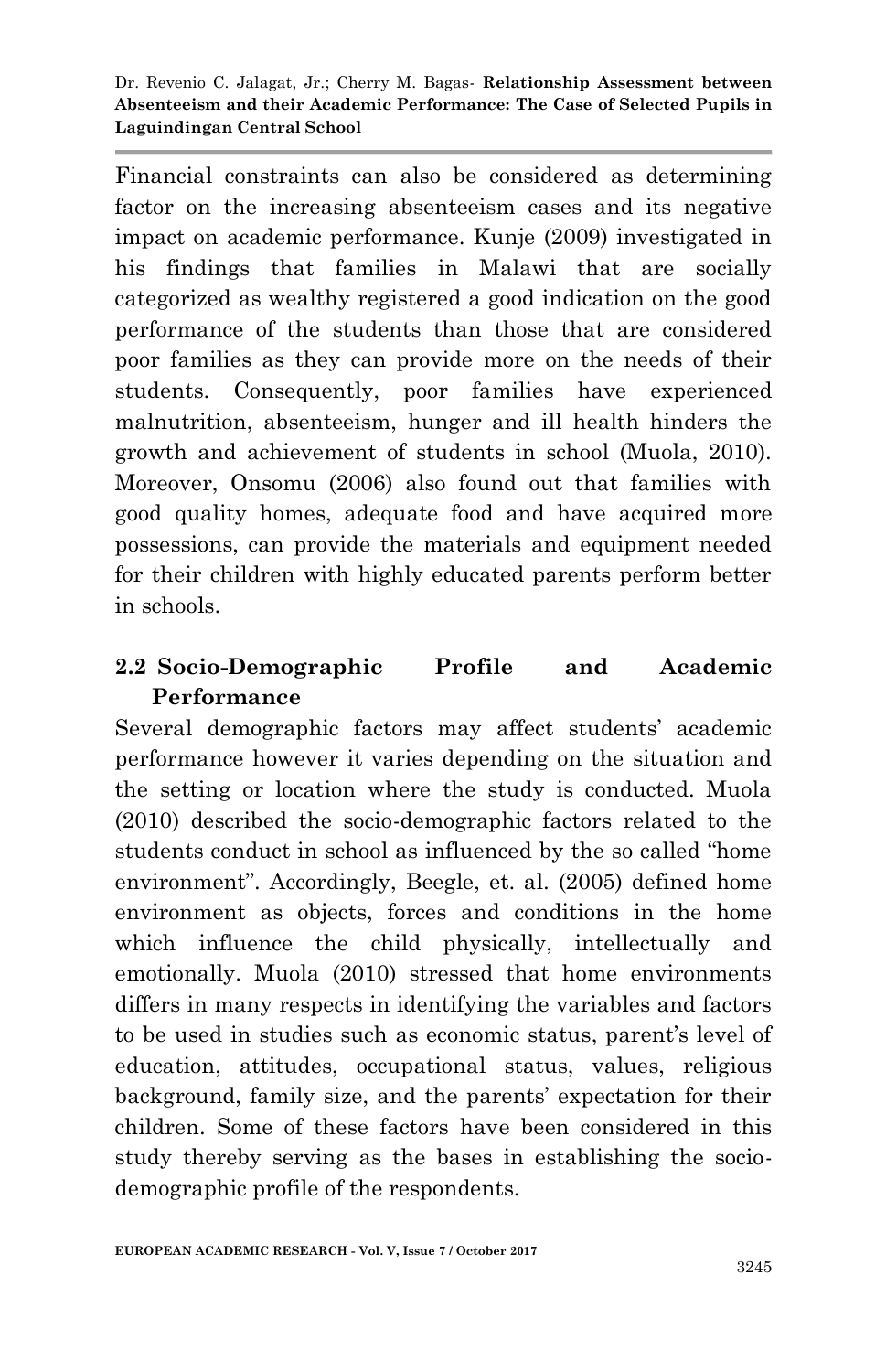Jeyne (2005) investigated the five variables that may affect the academic performance of the students which includes the mother and father's education, father and mother's occupation and family income. Results indicate that there is relationship between these variables on students' academic performance. According to Sentamu (2003) the choice of schools to study can be highly influenced by the educational attainment of the parents who normally choose which school they would prefer for them. In the study of Considine and Zappala (2002) in Australia, their findings reveal that parents who are highly educated produced student's higher level of achievement because of the psychological support they have imparted to their children. Muola (2010) showed evidence that there is significant relationship between parental level of education and the students' education aspirations. On the other hand, the combined income of parents can be considered a good predictor of students' academic performance. Evidence also revealed that families belonging to lower social class are usually deprived of education and that the parents can hardly sustain their pays and school charges. Moreover, poor families on average tend to have more school-age children at home than higher income families (Jeynes, 2005).

## **3. RESEARCH METHODOLOGY**

This section presents the research design, population and sampling, data collection, research instrument, data analysis, research validity and reliability.

#### **3.1. Research Design**

This study primarily utilized the descriptive research design with the use of survey questionnaires as the main data gathering instrument. According to Creswell (2002) the use of descriptive research design is appropriate when the purpose is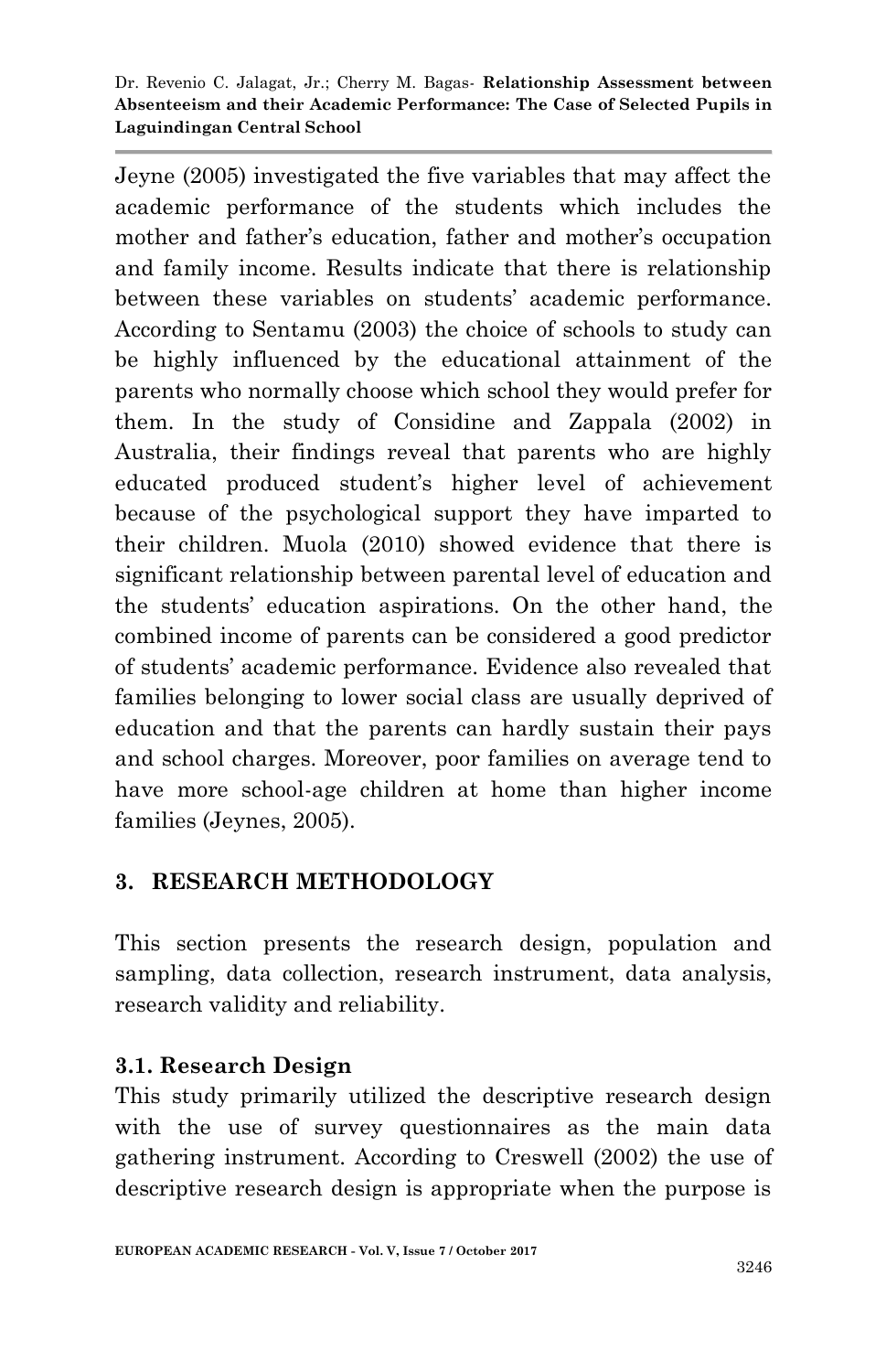to describe persons, organizations, settings, or phenomena. As prescribed in this study, the choice of using this design is based on the assumption that the data to be collected are quantifiable that considers this research design.

# **3.2. Population and Sampling**

The study is conducted in Laguindingan Central School, a public elementary school located in Laguindingan Misamis Oriental. Currently, the school has total population of 680 students from pre-elementary to grade six. Based on random sampling, the researcher has decided to consider 50 respondents as samples who are distributed from grades 3,4,5,6. The basis of choosing these respondents is based on the assumption that, many cases have been noted in these grade levels.

## **3.3. Data Collection**

In this study, data were collected following the prescribed procedures as adopted. Firstly, the letter of consent was made addressed to the Principal of the School where the researcher was currently employed. Upon approval, time schedules were set to hand in the sets of 60 questionnaires to the respondents but only 50 questionnaires were retrieved after one week from distribution of those questionnaires with 83.33 retrieval ratio. Rest assured that the responses were kept confidential and are solely used for the completion of the research.

## **3.4. Research Instrument**

In this study, the research-made questionnaire was developed to address the research problem and research objective. The questionnaire is divided into two sections. The first section contains the socio-demographic profile of the respondents while the second section reflects the questions on the factor determinants of absenteeism in relation to students' academic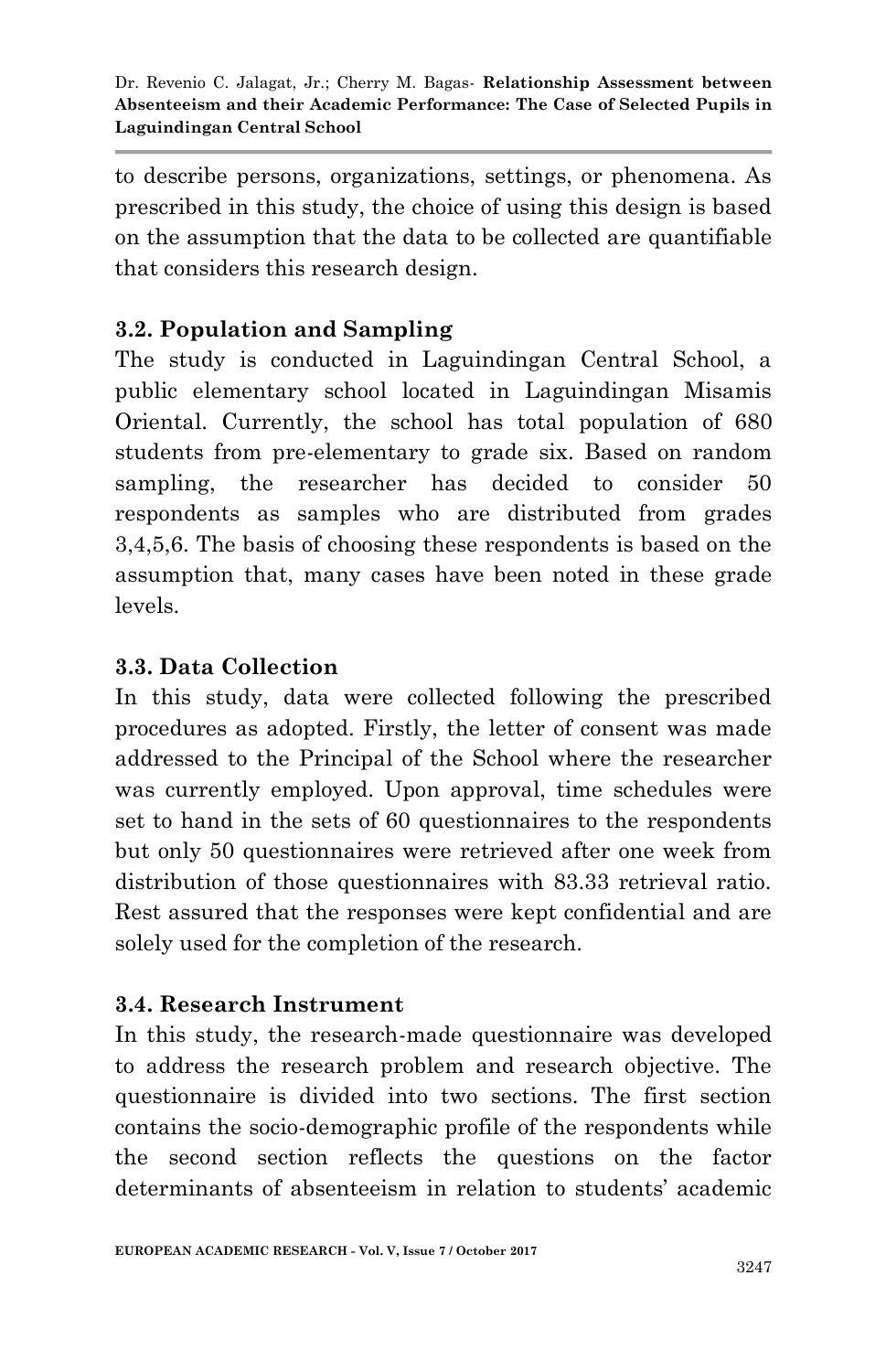performance. Furthermore, to solicit the responses in the second section, the 5-point Likert scale was utilized with the responses: 1=Strongly Disagree; 2=Disagree; 3=Neutral; 4=Disagree; 5=Strongly Agree.

### **3.5. Data Analysis**

Primarily, the data gathered is quantitative in nature and it employs statistical tools in analyzing the information. In treating the socio-demographic profile of the respondents, the frequencies, averages, tables and percentages were used while the second section pertaining to factor determinants of absenteeism, the Pearson Correlation Coefficient was used to determine the significant relationship between these factors and the students' academic performance. In investigating also the relationship of the respondents' socio-demographic factors and the students' academic performance, the regression analysis model was employed to either accept or reject the null hypothesis.

#### **3.6. Data Validity and Reliability**

Validity according to Kothari (2008) refers to the degree to which the empirical measure or several measures of the concept accurately measure the concept. It emphasizes the establishment of the purpose with which it purports to measure. In this research, the content validity was examined with pre-testing to at least two teachers who are also researchers known by the researcher but are not considered as respondents to assess whether the questionnaire has all the necessary elements that will achieve the research objective and as basis for modification and revision of the questionnaire if needed. However; in evaluating the reliability of the questionnaire the Pearson Correlation was used to determine the coefficient stability of the data collected where 0.7 is highly acceptable measure of reliability. The result however shows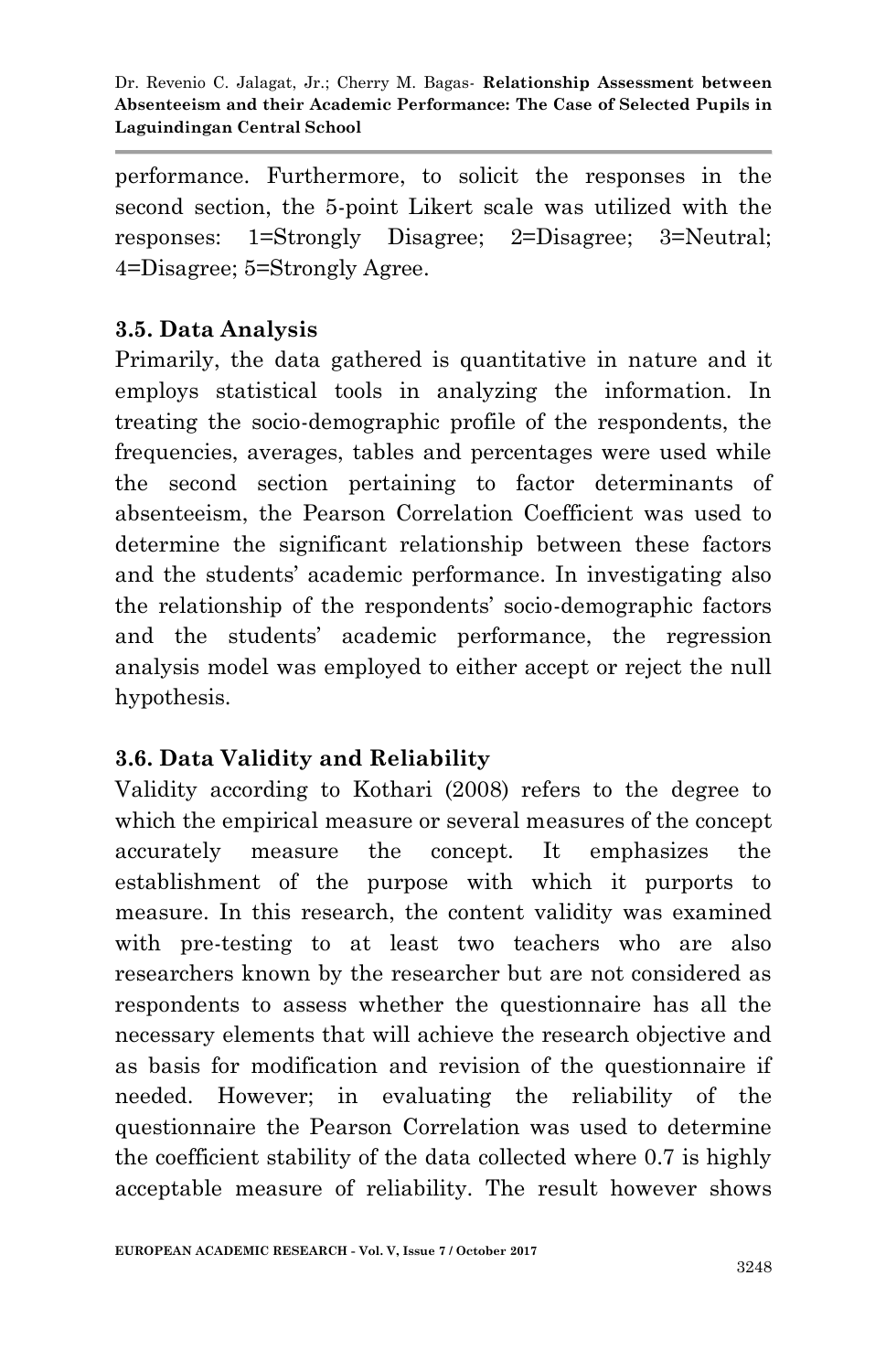that it has 0.65 which is reliable enough based on the measures of 0.5 according to Kerlinger (1978).

## **4. DATA ANALYSIS AND INTERPRETATION**

This section presents the results from the statistical interpretation of the study based on the research questions.

#### **4.1. Age**

|  |  |  | Table 1. Age of the Respondents |
|--|--|--|---------------------------------|
|--|--|--|---------------------------------|

| Age               | Frequency | Percent |
|-------------------|-----------|---------|
| 5-7 years old     |           | 18.00   |
| 8-10 years old    | 30        | 60.00   |
| $11-13$ years old | 10        | 20.00   |
| Over 13 years old |           | 2.00    |
| Total             | 50        | 100.00  |

The table above reflects age of the respondents and results showed that 60% or 30 out of 50 respondents belong to age bracket 8-10 years old and 20% (N=10) are 11-13 years old. Moreover, nine students or 18% are 5-7 years old and lastly, only 2% or 1 student is over 13 years old. Based on sampling of the respondents, many of those respondents are grade 4 pupils.

## **4.2. Gender**

|  |  |  | Table 2. Gender of the Respondents |
|--|--|--|------------------------------------|
|--|--|--|------------------------------------|

| Gender | Frequency | Percent |
|--------|-----------|---------|
| Male   | 18        | 36.00   |
| Female | 32        | 64.00   |
| Total  | 50        | 100.00  |

Table 2 shows the classification of the respondents according to gender. Results displayed that 64% or 32 out of 50 respondents are female and 18 students or 36% are male. Although the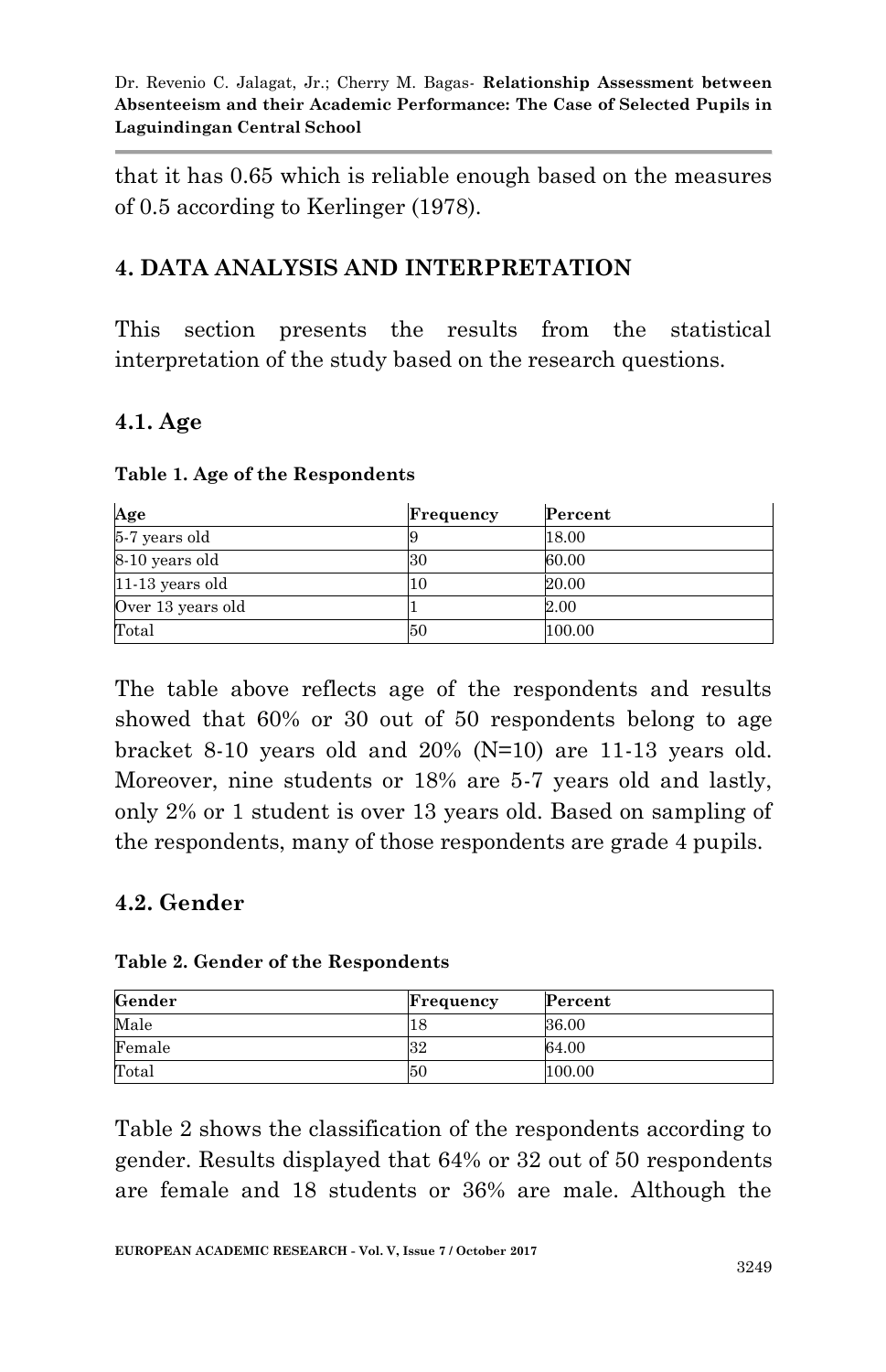respondents in this study are predominantly female, this result may not be conclusive of the gender when the population of the entire school will be taken into consideration.

# **4.3. Educational Attainment**

#### **Table 3. Educational Attainment of Parents**

| <b>Educational Attainment</b> | Frequency | Percent |
|-------------------------------|-----------|---------|
| Elementary Graduate           |           | 10.00   |
| High School Graduate          |           | 14.00   |
| College Graduate              | 34        | 68.00   |
| Master/PhD Graduate           |           | 8.00    |
| Total                         | 50        | 100.00  |

Table 3 depicts the distribution of the respondents according to the educational attainment of parents. Predominantly, 68% or 34 out of the 50 respondents are those parents who have finished college degree while 14% or 7 have graduated in High School. About 10% are elementary graduates and only 4 or 8% of respondents' parents have actually earned Master/PhD degree. This result may surprisingly entails that many of the parents are considering the public school for their children based on the results and have put their trust on the quality of education that the school can provide for their children. Contrary to the notion that, knowledgeable parents prefer their children to private school for their children than in public school.

#### **4.4. Parents' Income Table 4. Combined Income of Parents**

| <b>Combined Income</b> | Frequency | Percent |
|------------------------|-----------|---------|
| 0-9,999                |           | 24.00   |
| 10,000-19,999          | 27        | 54.00   |
| 20,000-29,999          |           | 10.00   |
| $30,000$ and over      |           | 12.00   |
| Total                  | 50        | 100.00  |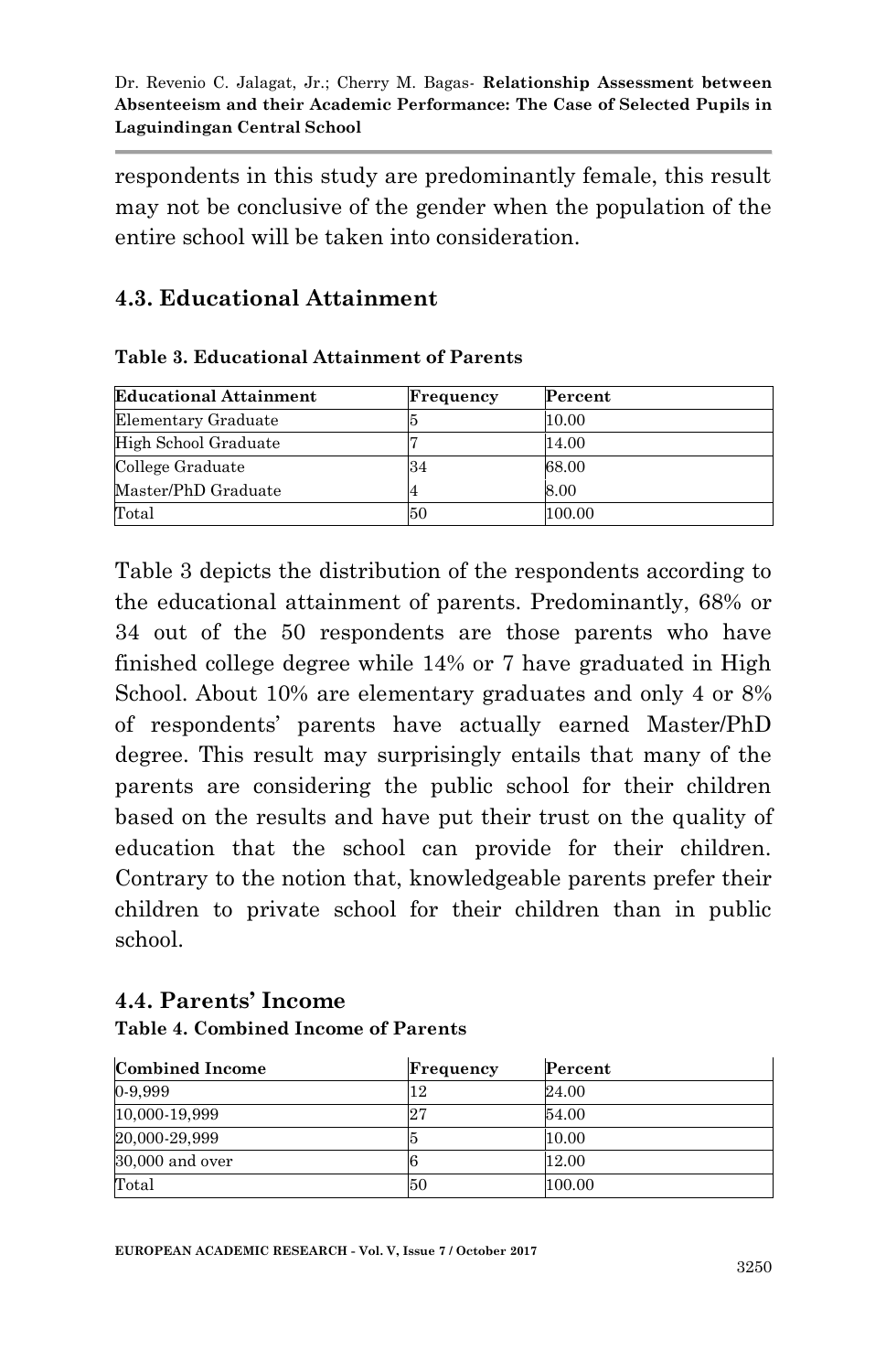When classified based on the combined income of parents, it can be clearly seen that majority of the respondents with 54% (N=27) have combined income between 10,000-19,999 pesos and followed by the 12 respondents or 24% belong to income bracket 0-9,999 pesos. Almost equal distribution are those parents who have income of both within 20,000-29,000 and over 30,000 with 10% (N=5) and 12% (N=6) respectively. These findings may indicate that, most of the parents are classified slightly over the poverty level and that the affordability for sending their children to public school would seem practical than in private schools. Considering the increasing prices of food and the rising and becoming expensive means of living, it is agreeable that many parents are sending their children to public schools.

#### **4.5. Family Size**

| <b>Family Size</b>  | Frequency | Percent |
|---------------------|-----------|---------|
| 3 Members           |           | 14.00   |
| 4 Members           |           | 22.00   |
| 5 Members           | 15        | 30.00   |
| More than 5 Members |           | 34.00   |
| Total               | 50        | 100.00  |

**Table 5. Family Size of the Respondents**

As shown in Table 5, it can be clearly seen that more respondents have more than five members in the in the family with 17 of them or 34% and followed closely by 15 respondents or 30% classified with 5 members. Third spot are those respondents who have 4 members (N=11) and the least, are 3 members or 14%. In line with table 6 result on parents' combined income, the family size coincides with the combined income that, the more members in family with income slightly over poverty level provides a justifiable reason for parents to consider sending their children to public school than in private school. And, the more members the more expenditures would likely be spent by families.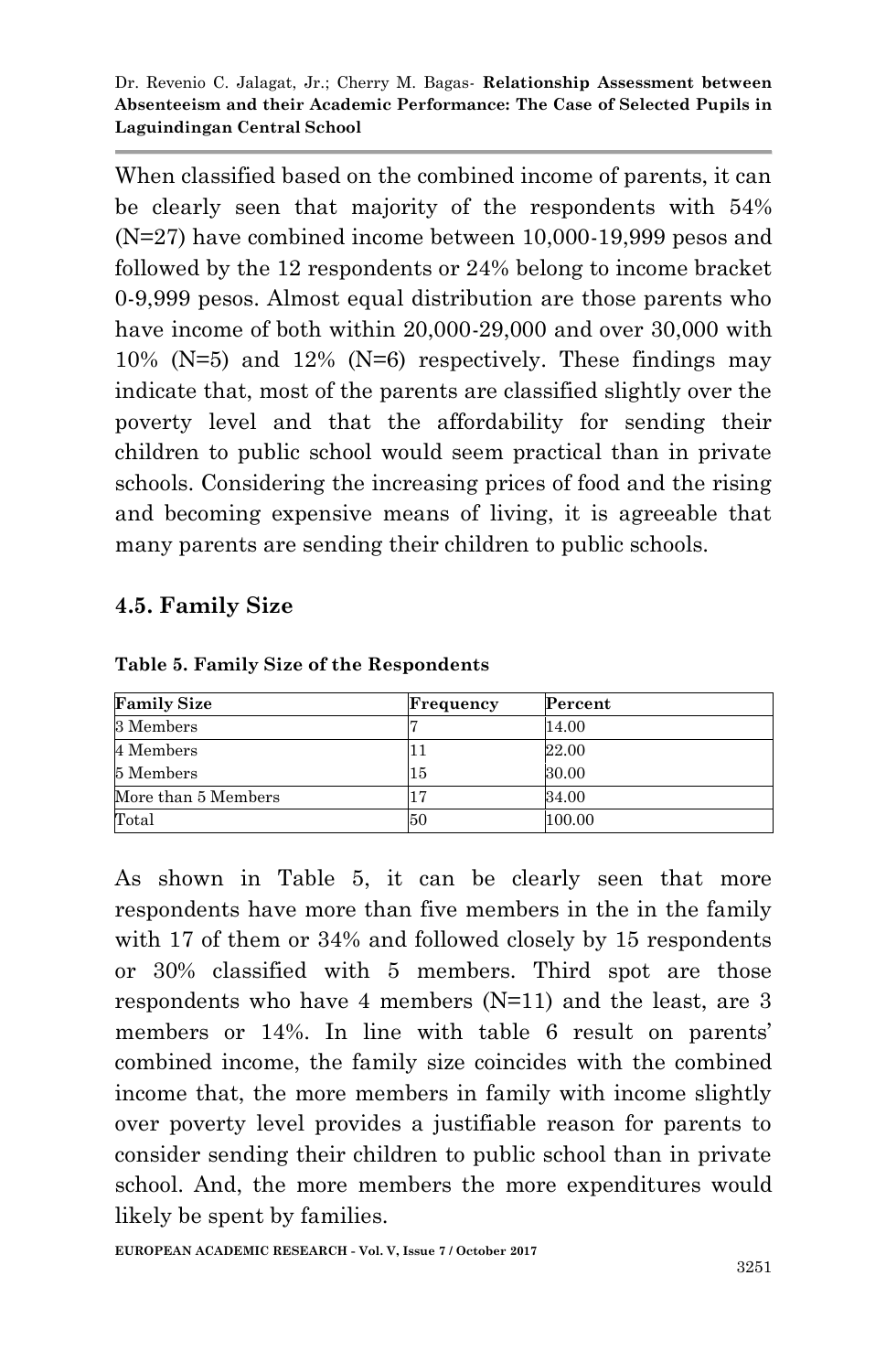| Table 6. Pactor Determinants of Absenteelsm on Household Unores |                                        |          |                  |                |  |
|-----------------------------------------------------------------|----------------------------------------|----------|------------------|----------------|--|
|                                                                 | <b>Household Chores</b>                | Weighted | <b>Standard</b>  | Interpretation |  |
|                                                                 |                                        | Mean     | <b>Deviation</b> |                |  |
| 1.                                                              | My parents told me to help them take   |          |                  |                |  |
|                                                                 | care of the house.                     | 3.88     | 1.27             | Agree          |  |
| 2.                                                              | I am given the task to take care of my |          |                  |                |  |
|                                                                 | younger brothers/sisters.              | 3.50     | 1.31             | Agree          |  |
| 3.                                                              | My parents asked me to assist them     |          |                  |                |  |
|                                                                 | in their daily work and business.      | 3.74     | 1.30             | Agree          |  |
| 4.                                                              | I am given the responsibility to stay  |          |                  |                |  |
|                                                                 | and watch over the household when      |          |                  |                |  |
|                                                                 | my parents are out.                    | 3.58     | 1.40             | Agree          |  |
| 5.                                                              | I am likely to carry my parents'       |          |                  |                |  |
|                                                                 | household chores when they are sick.   | 3.34     | 1.38             | Neutral        |  |
|                                                                 | Average                                | 3.61     |                  | Agree          |  |

**Table 6. Factor Determinants of Absenteeism on Household Chores**

**1=SD (1.00-1.80); 2=D (1.81-2.60); 3=N (2.61-3.40); 4=A (3.41-4.20); SA (4.21-5.00)**

Table 6 displays household chores as factor determinants of absenteeism. Further it revealed that, on the average the respondents generally agree that household chores may affect the performance of the students in the school and one of the factors of absenteeism by the students. Specifically, students commit absences because their parents told them to take care of the house as evidenced by the weighted mean of 3.88 and followed by the response "My parents asked me to assist them in their daily work and business with 3.74 mean rating. Thirdly, students are absent because they are given responsibility to stay and watch over the household when their parents are out (3.58). Fourthly, responses from the students claim that "I am given the task to take care of my younger brothers/sisters" with 3.50 mean rating. Finally, students likely be absent because they are asked to do household chores when their parents are sick (3.34). This can further be interpreted that, most of the respondents don't have helpers at home and because both parents have to respond to their daily duties and obligations, household chores may at times neglected especially if they have younger brothers and sisters.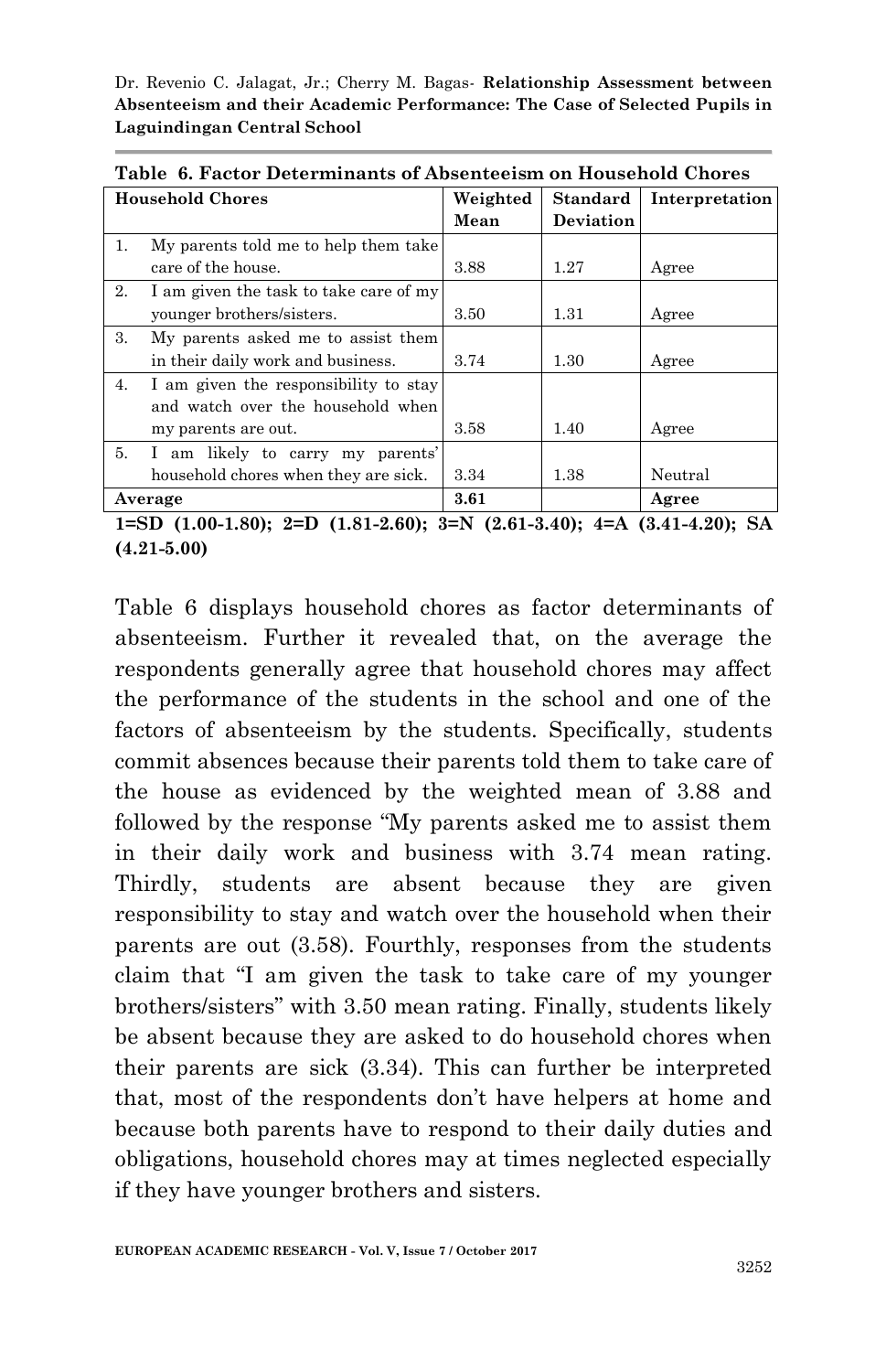**Table 7. Factor Determinants of Absenteeism on Financial Constraints.**

|     | <b>Financial Constraints</b>         | Weighted | <b>Standard</b>  | Interpretation  |
|-----|--------------------------------------|----------|------------------|-----------------|
|     |                                      | Mean     | <b>Deviation</b> |                 |
| 6.  | I don't have enough money when going |          |                  |                 |
|     | to school.                           | 2.80     | 1.12             | Neutral         |
| 7.  | I sometimes go to school without     |          |                  | Disagree        |
|     | breakfast.                           | 2.12     | 1.10             |                 |
| 8.  | My parents don't care to give me     |          |                  |                 |
|     | enough money to spend for my school  |          |                  |                 |
|     | and personal needs.                  | 2.02     | 1.25             | Disagree        |
| 9.  | My parents are not serious in taking |          |                  |                 |
|     | care of my daily needs.              | 2.20     | 1.48             | Disagree        |
| 10. | Both of my parents don't have stable |          |                  | Disagree        |
|     | jobs.                                | 2.48     | 1.37             |                 |
|     | Average                              |          |                  |                 |
|     |                                      | 2.32     |                  | <b>Disagree</b> |

**1=SD (1.00-1.80); 2=D (1.81-2.60); 3=N (2.61-3.40); 4=A (3.41-4.20); SA (4.21-5.00)**

Table 7 describes financial constraints as factor to absenteeism and academic performance. Generally, the response expressly states that financial constraints do not affect the academic performance of the students with an average mean rating of 2.32 being categorically expressed as "disagree" by the respondents. Individual details of the responses showed that, the respondents are "neutral" on the statement that "I don't have enough money when going to school" and with mean rating of 2.80 while they "disagree" when asked about the statement "Both of my parents don't have stable jobs" having 2.48 mean rating. It is also "disagreed" by the respondents on the statement that says, "My parents are not serious in taking care of my daily needs" with 2.20 mean rating. Both disagreements are also expressed by the respondents when asked about the following questions "I sometimes go to school without breakfast" and "My parents don't care to give me enough money to spend for my school and personal needs" sharing with 2.12 and 2.02 mean ratings respectively. These results clearly indicates that there is no impact on financial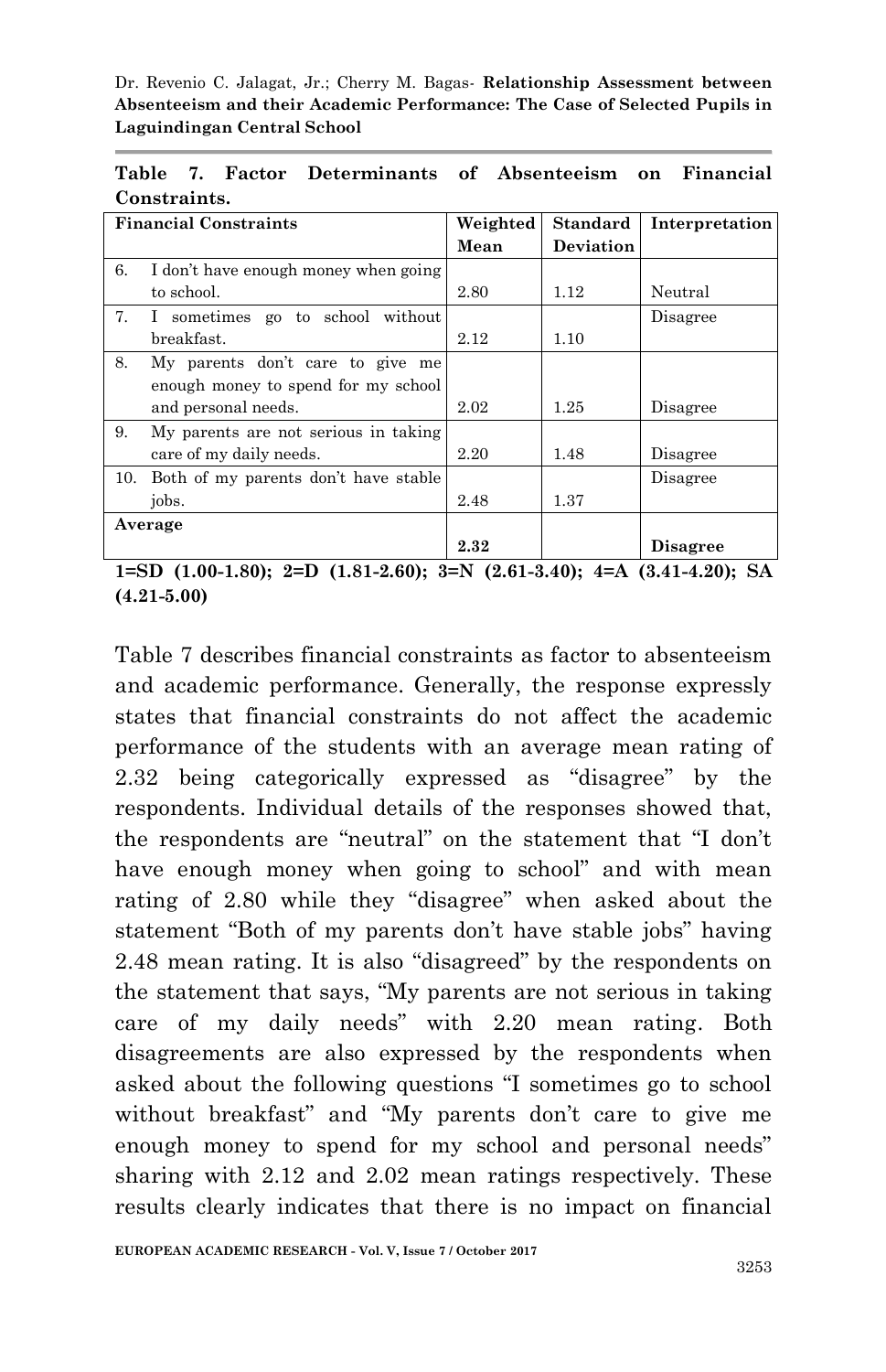constraints as variable of absenteeism on academic performance which in other words, financial constraints have no bearing on academic performance of the students.

| <b>Parental Guidance</b>                   | Weighted | <b>Standard</b> | Interpretation  |
|--------------------------------------------|----------|-----------------|-----------------|
|                                            | Mean     | Deviation       |                 |
| 11. My parents don't care about<br>my      |          |                 |                 |
| activities in school.                      | 2.72     | 1.65            | Neutral         |
| 12. I am not given the support that I      |          |                 |                 |
| needed from my parents.                    | 2.14     | 1.32            | Disagree        |
| 13. My parents have no time checking and   |          |                 |                 |
| monitoring what I am presently doing.      | 2.15     | 1.28            | Disagree        |
| 14. I am playing computer games without    |          |                 |                 |
| my parent's knowledge outside school       |          |                 |                 |
| premises.                                  | 2.04     | 1.23            | Disagree        |
| 15. I have observed of my parent's lack of |          |                 |                 |
| interest in sending me to school.          | 2.62     | 1.44            | Neutral         |
|                                            |          |                 |                 |
| Average                                    | 2.33     |                 | <b>Disagree</b> |

**Table 8. Factor Determinants of Absenteeism on Parental Guidance.**

**1=SD (1.00-1.80); 2=D (1.81-2.60); 3=N (2.61-3.40); 4=A (3.41-4.20); SA (4.21-5.00)**

Table 8 reflects parental guidance as factor determinants on absenteeism to student academic performance. In general, the response showed the disagreement of the respondents with regards to the five statements on parental guidance having 2.33 mean rating. Individually, a "neutral response from the respondents with 2.72 mean rating was observed expressly stating that "My parents don't care about my activities in school" and another neutral response states that, "I have observed of my parent's lack of interest in sending me to school" with 2.62 mean rating. Third in the list is the response that says, "My parents have no time checking and monitoring what I am presently doing" (2.15). Furthermore, respondents also disagree when asked about the statement "I am not given the support that I needed from my parents" and lastly, a remark of "disagree" was also generated when the respondents were asked, "I am playing computer games without my parent's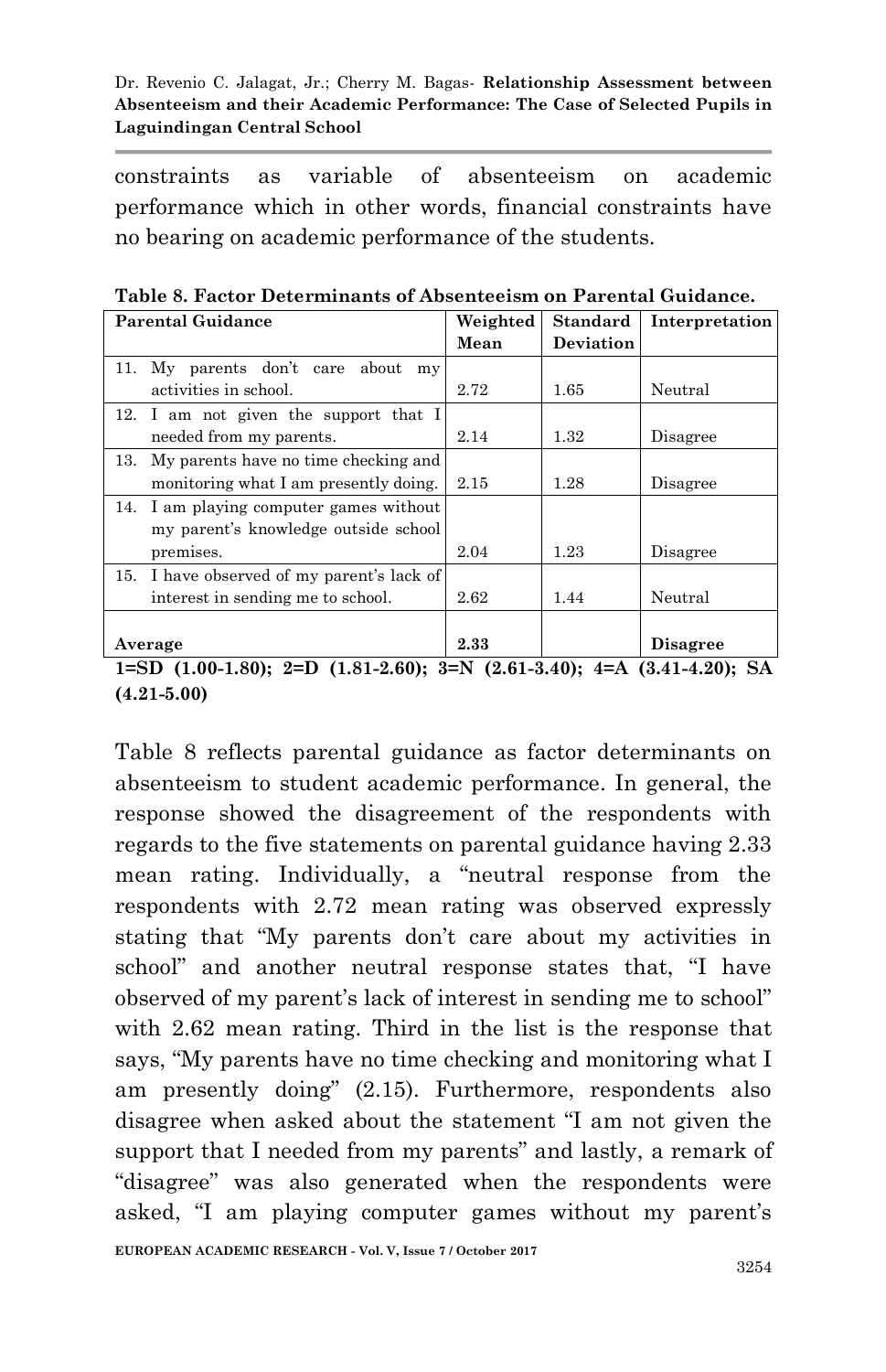knowledge outside school premises" with 2.04 mean rating. Overall, the responses affirmed that, parental guidance may not be a strong determinants on students' absenteeism and likewise may not also be a strong indicator of academic performance of the students.

## **4.6. Correlation and Regression**

Correlation analysis using the Pearson correlation was utilized in order to determine the relationship between the factor determinants of absenteeism (Household Chores, Financial Constraints and Parental Guidance) and Students' Academic Performance. The linear dependence between these two variables are tested at 0.05 level of significance. Accordingly, the results from the analysis can be broken down into three outcomes: 1 for positive total correlation, 0 for no correlation and -1 for total negative correlation. Moreover, using the downhill linear relationship of correlation coefficient as cited in the study of Jalagat (2017) suggests that, 0 means no relationship;.30 is considered weak correlation; 0.50 is moderate; and 0.70 is strong correlation. In application, the results of analysis can be drawn from the tabular presentation in Table 9.

| Regression<br>analysis |                   |          |                   |                                        |
|------------------------|-------------------|----------|-------------------|----------------------------------------|
| Model<br>Summary       |                   |          |                   |                                        |
| Model                  | R                 | R Square | Adjusted R Square | Error<br>of<br>Std.<br>the<br>Estimate |
|                        | .465 <sup>a</sup> | .217     | .128              | .693                                   |

**Table 9. Relationship between Respondents' Profile and Students Academic Performance**

a. Predictors: (Constant) Age, Gender, Parents' Educational Attainment, Combined Income & Family Size

b. Dependent Variable: Students Academic Performance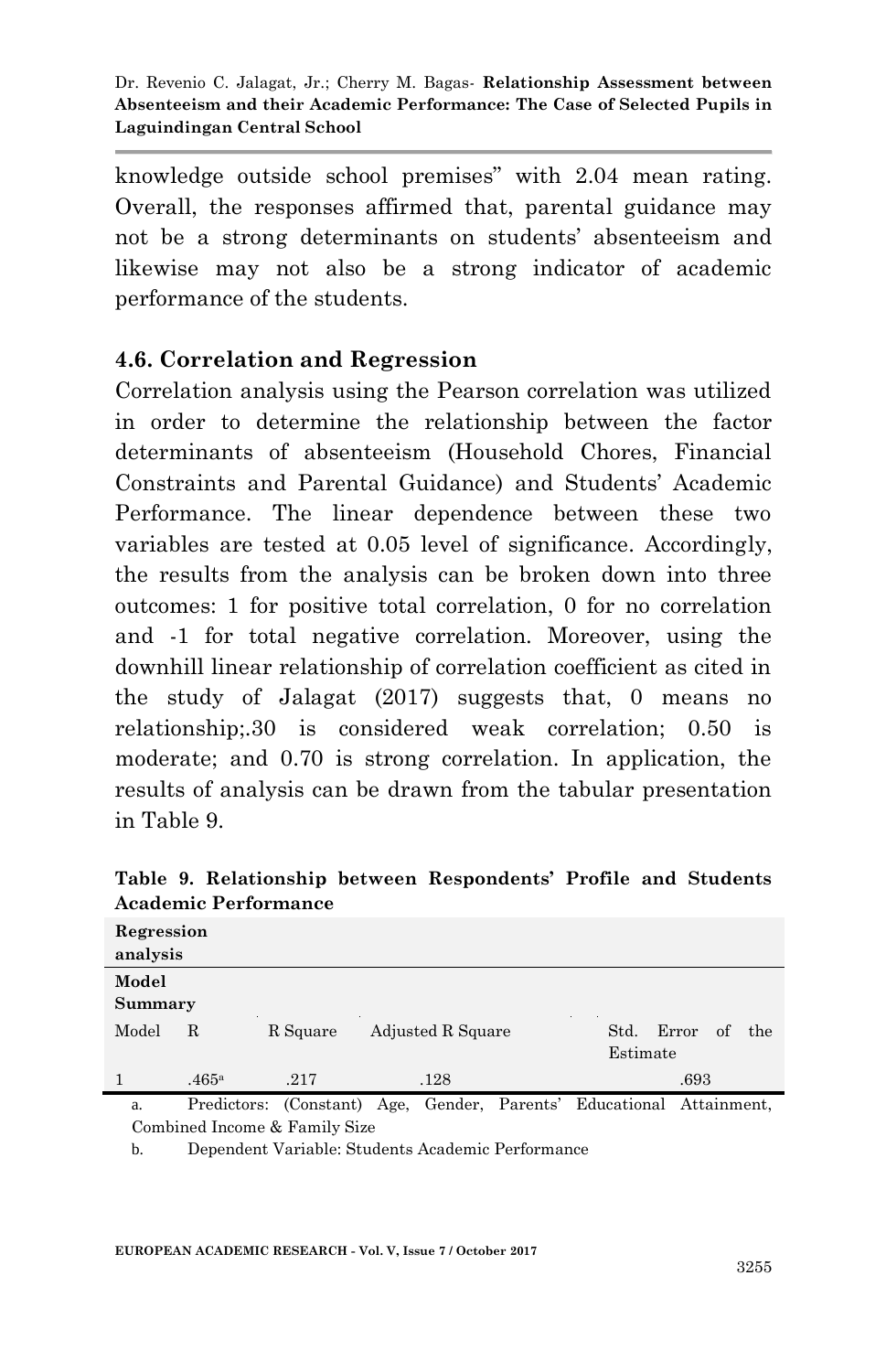| <b>ANOVA</b> <sup>b</sup> |                |    |    |        |          |                         |
|---------------------------|----------------|----|----|--------|----------|-------------------------|
| Model                     | Sum            | of | df | Mean   | F        | Sig.                    |
|                           | <b>Squares</b> |    |    | Square |          |                         |
| Regression                | 5.837          |    | 5  | 1.167  | 2.432287 | .049591516 <sup>a</sup> |
|                           | 21.120         |    | 44 | 0.480  |          |                         |
| Residual                  |                |    |    |        |          |                         |
| Total                     | 26.957         |    | 49 |        |          |                         |

#### **Coefficients <sup>a</sup>**

| Model                   | Unstandardized<br>Coefficients |                                                                  |          |      | <b>Statistical</b>                             |
|-------------------------|--------------------------------|------------------------------------------------------------------|----------|------|------------------------------------------------|
|                         | B                              | Std.<br>Error                                                    | т        | Sig. | Decisions                                      |
| (Constant)              | 3.277                          | .685                                                             | 4.781    | .000 |                                                |
| Age                     | $-0.433$                       | .175                                                             | $-2.472$ | .017 | Significant                                    |
| Gender                  | 0.240                          | .217                                                             | 1.108    | .274 | <b>Not</b><br>Significant                      |
| Parents'<br>Educational |                                |                                                                  |          |      |                                                |
| Attainment              | 0.056                          | 0.175                                                            | 0.321    | .749 | <b>Not</b>                                     |
| Combined                | 0.117                          | 0.118                                                            | 0.992    | .326 | Significant                                    |
| Income                  | 0.014                          | 0.101                                                            | 0.135    | .893 | Not.                                           |
| <b>Family Size</b>      |                                |                                                                  |          |      | Significant<br><b>Not</b>                      |
| $\sim$                  |                                | $D_{\text{modistensor}}$ (Constant) $\Lambda_{\text{cm}}$ Condom |          |      | Significant<br>Domants' Educational Attoinment |

c. Predictors: (Constant) Age, Gender, Parents' Educational Attainment, Combined Income & Family Size

d. Dependent Variable: Students Academic Performance

Table 9 shows the statistical computation using the regression analysis to determine the relationship between the respondents' profile and their academic performance. Based on the model summary, the  $r^2 = 0.217$  or 21.7% variation of the dependent variable known as the students' academic performance is caused by the dependent variables such as age, gender, parents' educational attainment, parents' combined income and family size with 0.693 margin of error. It further shows that the regression ANOVA indicates the appropriateness of the chosen statistical tool for this analysis with F=2.432 and with 0.049 level of significance. This just affirms the reliability of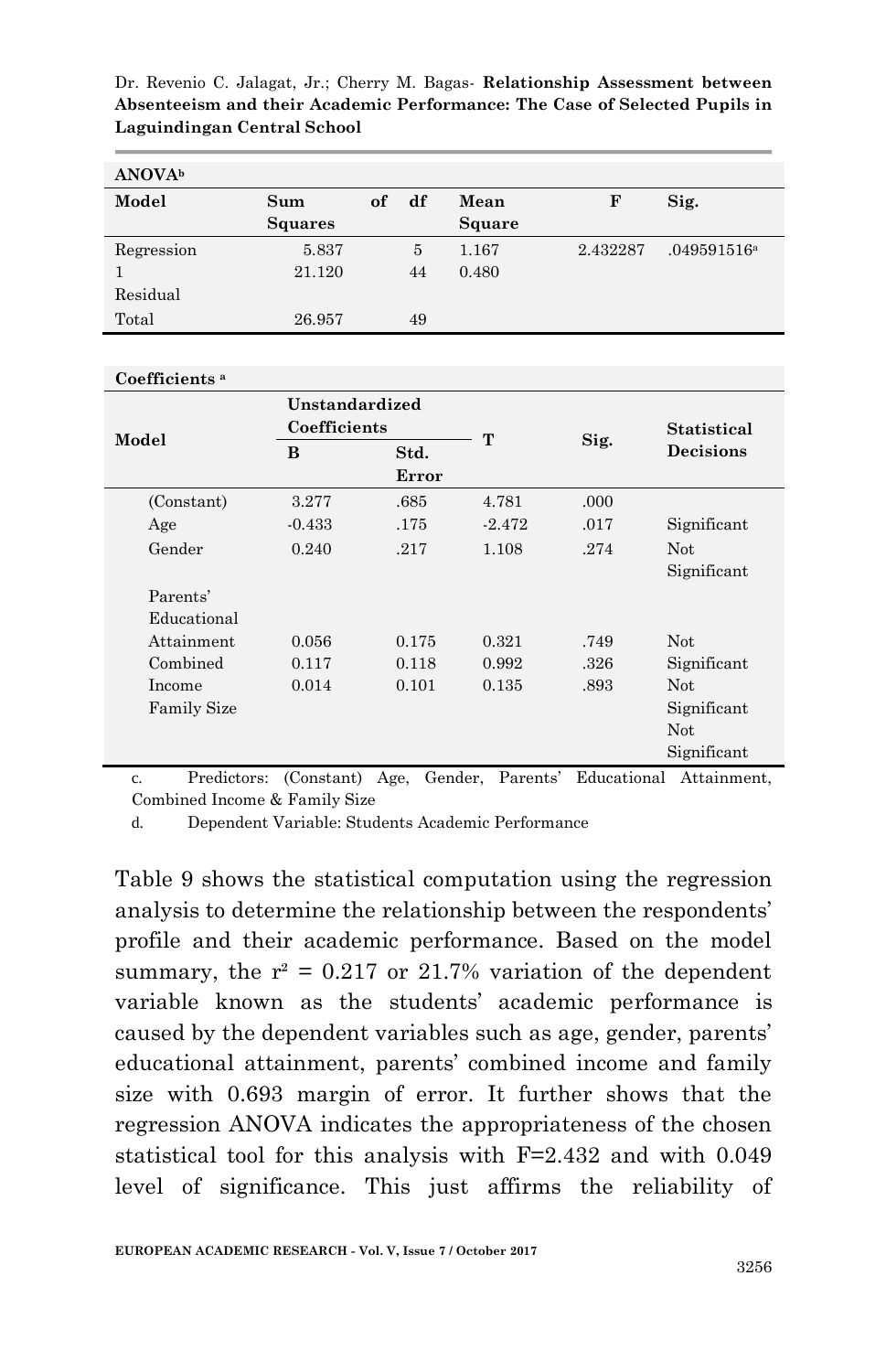regression as the tool used. Furthermore, the findings showed that, of all the independent variables, only age significantly correlates to academic performance with p-value 0.017 tested at 0.05 level of significance while the other variables do not significantly affect students' academic performance as shown in the computation above. This finding was affirmed in the study of Sayari, Jalagat, and Dalluay (2017) which expressly stated that age and educational attainment of parents significantly correlates to academic performance with p-values 0.011 and 0.009 respectively. However; this result contradicts the study of Jalagat (2016) in his study titled "Performance in CPA Board Examination: Benchmarking for Opportunities to meet Market Demands" where the results depict that age, gender, parents' educational attainment, combined income of parents and family size do not significantly relates to students' academic performance. Implication of these results may mean that, the relationship between demographic variables as mention and the students' academic performance may differ or vary depending on the scope, situation, location and the type of respondents where the study is aimed to obtain.

**Table 10. Correlation between Factor Determinants of Absenteeism and Student Academic Performance**

| Factors               | Coefficient | t-Stat   | Probability | Significance |
|-----------------------|-------------|----------|-------------|--------------|
| Household Chores      | 0.072       | 1.141    | 0.260       | NS           |
| Financial Constraints | $-0.049$    | $-0.770$ | 0.445       | <b>NS</b>    |
| Parental Guidance     | 0.493       | 4.717    | 0.000       | D            |

S=Significant; NS=Not-Significant \*Correlation is significant at the 0.05 (2 tailed)

To determine the relationship between the factor determinants of absenteeism and students' academic performance, the coefficient of correlation was employed tested at 0.05 level of significance. From the result, it can be clearly noted that among the three determinant variables namely household chores,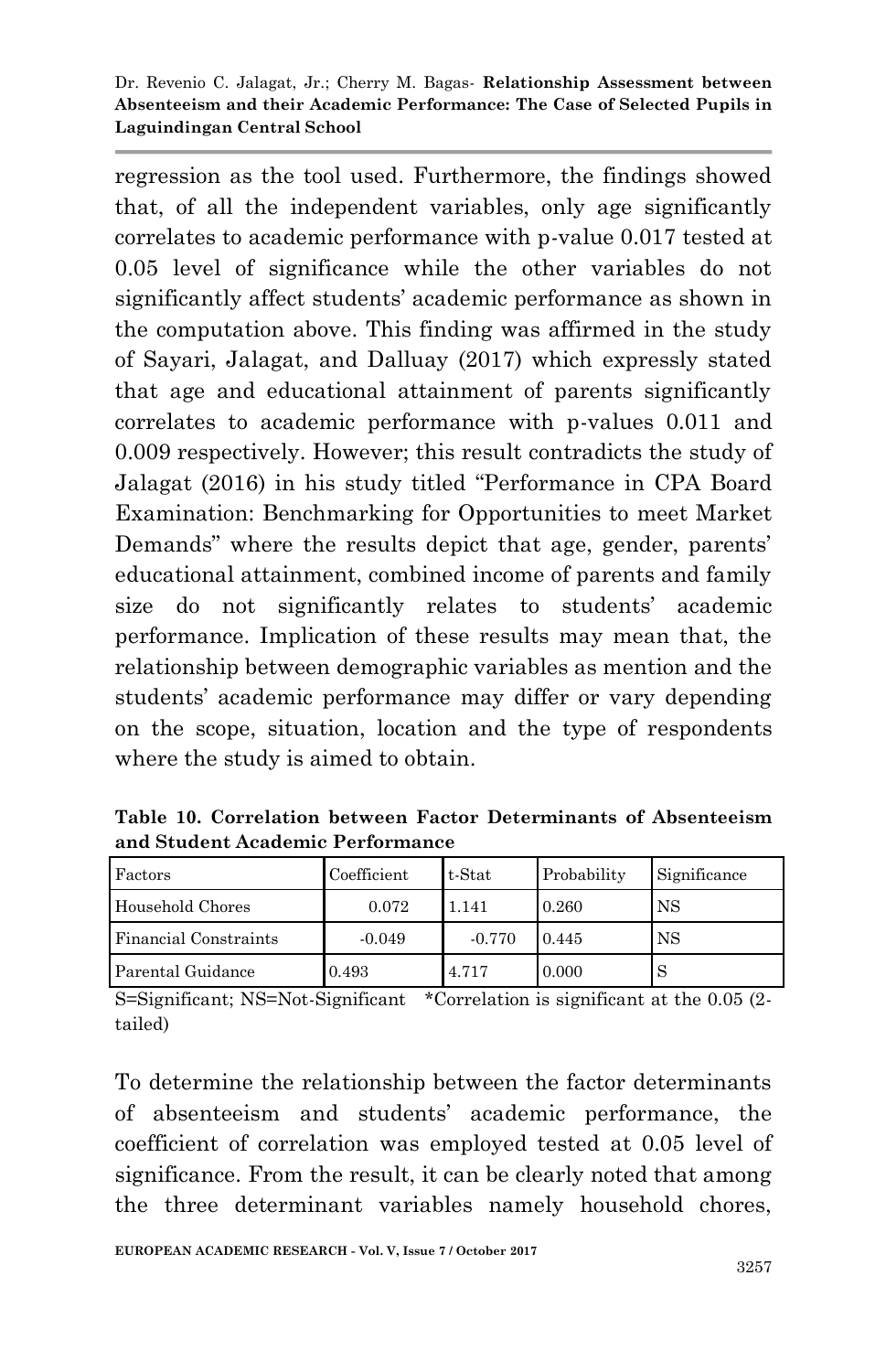financial constraints and parental guidance, only parental guidance significantly correlates to students' academic performance with p-value 0.000 which might be interpreted that as parents provide positively the needed guidance of their children, the students are motivated to perform better in the school. So, the null hypothesis which states that there is no relationship between parental guidance and students' academic performance is rejected. This outcome is consistent with the results in Table 13 which expressly "disagree" that there is perceived lack of parental guidance on the parents of the student respondents.

# **5. SUMMARY OF FINDINGS, CONCLUSION & RECOMMENDATIONS**

This section discusses the summary of findings, conclusion and recommendations. To achieve the research objective, results from the statistical analysis will be summarized as basis for conclusion and recommendations.

## **5.1. Summary of Findings**

Considering the socio-demographic profile of the respondents, summary shows that most of the respondents belong to age bracket 8-10 years old and predominantly female. Consequently, most of the parents have attained college degree and earned a combined parents' income between 10,000 to 19,999. However; when classified as to family size, many of the respondents have more than 5 members.

In assessing the impact of the factor determinants of absenteeism on students' academic performance, findings can be summarized that the majority of the respondents agree that household chores may affect the academic performance of the students and are determinant factor on absenteeism of the students. However; in considering financial constraints as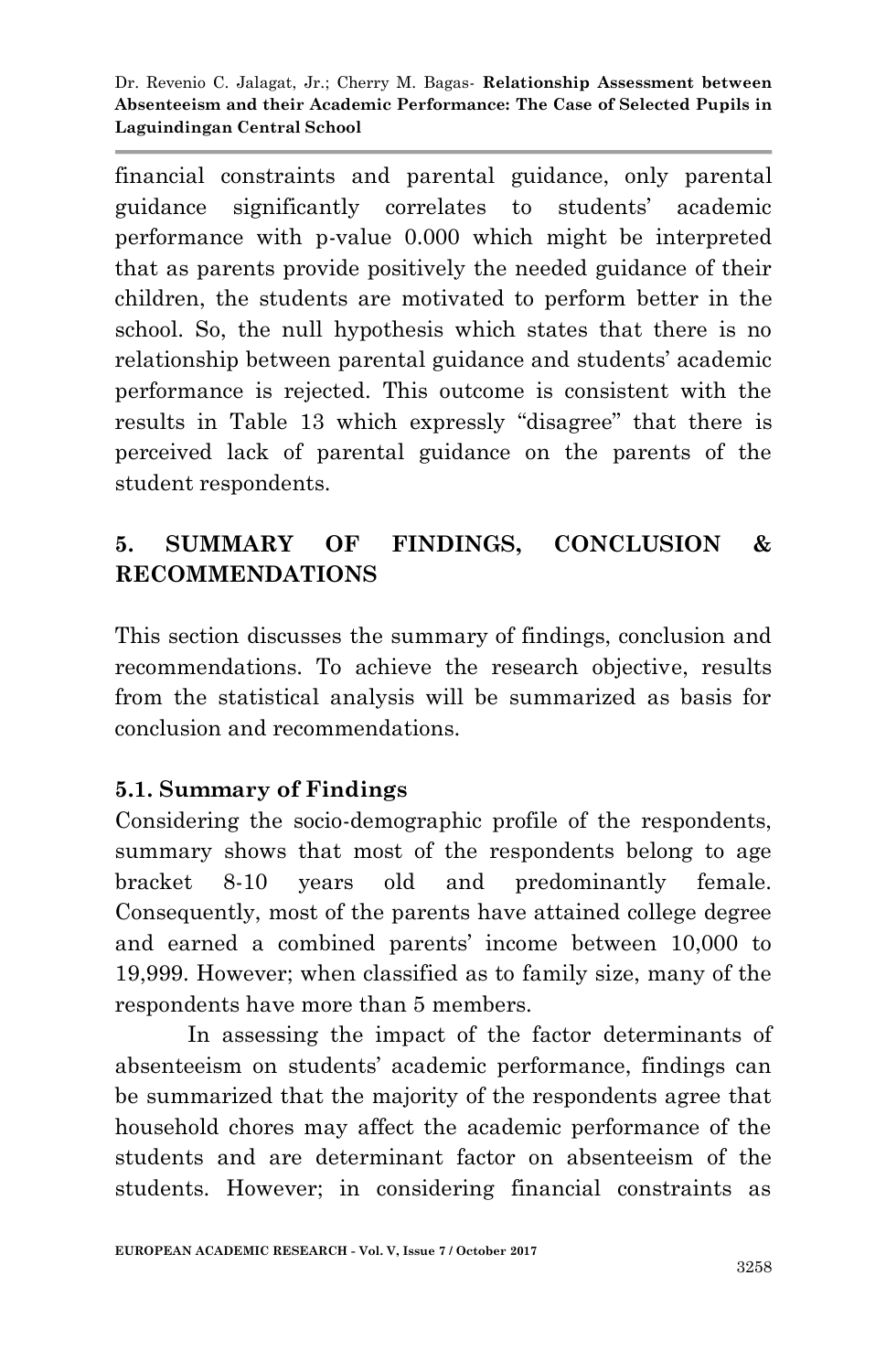determining factor the majority disagreed that financial constraints hinder the academic performance of the respondents and the same response were solicited on parental guidance where they expressed the disagreement on the statement that there the parents lack parental guidance of their students that causes absenteeism. Moreover, when the relationship between the socio-demographic factor and the students' academic performance was tested at 0.05 level of significance, the findings revealed that only age significantly relates to academic performance which is consistent with other studies. Finally, using the regression analysis model to determine the relationship between the factor determinants on absenteeism and students' academic performance, it shows that parental guidance significantly affects positively the academic performance of the students.

#### **5.2. Conclusion**

Based on the findings of this study, varied conclusion can be drawn. Generally, from the assessment it can be concluded that household chores can contribute to absenteeism and affect the academic performance of the students while financial constraints have in any way impacts academic performance. But there is significant impact on parental guidance on academic performance of the students. As evidenced by the regression model, it has attested that among the three determining variables namely the household chores, financial constraints and parental guidance, only parental guidance significantly relates to the students' academic performance. Although household chores impacts the performance but its relationship is not significant. This finding contradicts the various studies who found out that household chores have significant impact on academic performance (Moyi, 2011; Kadenyi and Kamunyu, 2006; FAWE, 2003; and Ayoo, 2002). Further implications can be noted that, more involvement by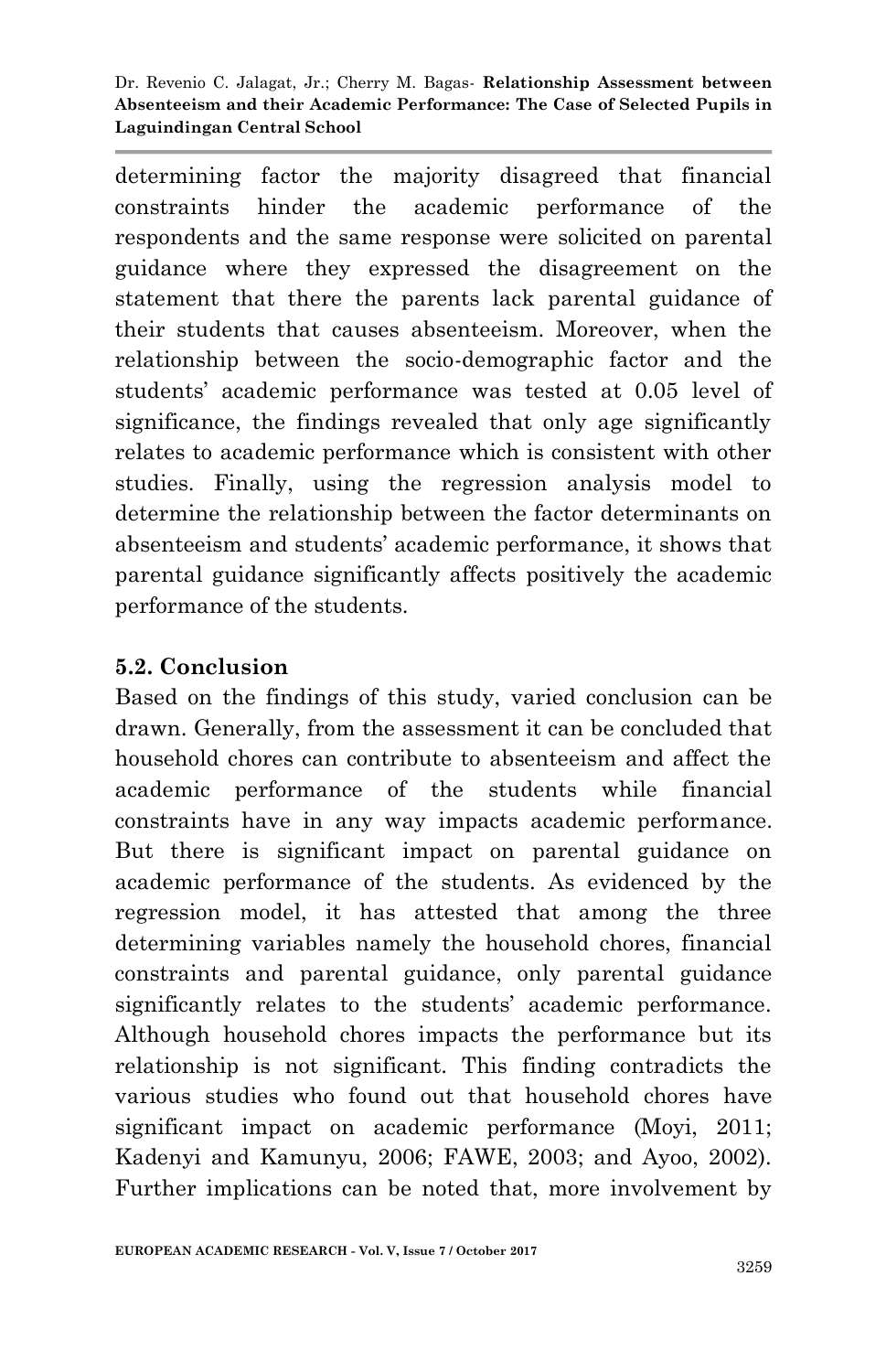the parents on parental guidance would enhance the academic performance of their children so good parental guidance means more success stories of children. Relating to the sociodemographic variables, only age significantly relates to students' academic performance which can be concluded that, for this particular research it is statistically proven that age is a determining factor on academic performance although this may not hold through in other researchers and other settings. This finding is consistent with the study of study of Jalagat (2016) and Sayari, Jalagat and Dalluay (2017) confirming that age relates to students' academic performance.

## **5.3. Recommendations**

In the light of the findings and conclusion of this study, various recommendations can be suggested.

- 1. The administrators and teachers should give emphasis on the incidence of absenteeism in their classes and investigate the causes of such absences to the larger extent possible. In the absence of clear-cut uniformity of guidelines and management approach in dealing with absences, the reoccurrence of such incidence with continue.
- 2. The school can provide centralized data on the cases of absenteeism by grade level and the entire school so that action can be taken on those cases and the management will know which grade has high level of absenteeism. If deemed appropriate, database of absences for the entire school will be very helpful in monitoring the absences by grade level and school level.
- 3. Considering that parental guidance significantly impacts or relates to students' academic performance, frequent and scheduled meetings can be done to establish strong partnership and cooperation between the teachers and administration of the school and the parents in mutually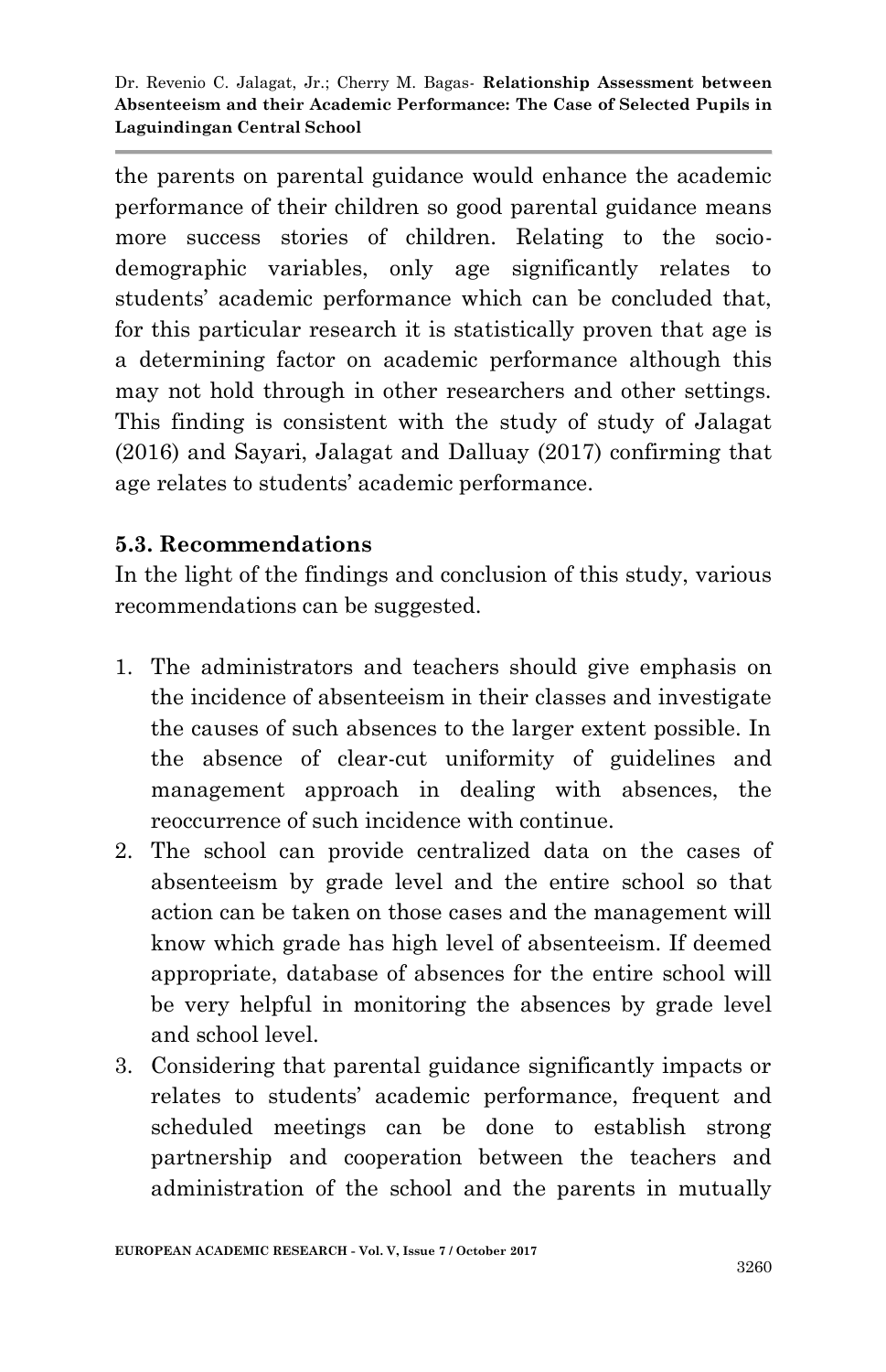honing the character, attitudes and the mental well-being of the students for a better and progressive outcomes.

- 4. The biggest part of the student's development are the parents who are responsible in parenting their children however; in school setting the teachers replaced the role as parents inside the classroom so, the parents should build the trust and confidence to the teachers and follow whatever recommendations that the teachers may suggest in trying to keep the children on track. This would mean that parents are willing to listen to suggestions and should not side to their children if they commit mistakes.
- 5. Age is proven in this study to significantly correlate to academic performance. Based on this finding, it can be suggested that teachers and educators and administrators should consider age as determining factor to significantly relate to academic performance.
- 6. Parents should reduce if not eliminate the incidence of child labor or giving responsibility to the children to do household chores during weekdays as they may contribute negatively to the students' academic performance. To the best interest of the students, household chores can be done on weekends so the students can freely do it.
- 7. Parental guidance is the sole responsibility of the parents, so they are expected to do their jobs as parents and do the necessary measures to make sure that their children have the right attitude and characteristics that they can also exercise both in the house and in the school.

# **5.4. Direction for Further Studies**

This study is limited to the scope and respondents of the study as it is confined only to Laguindingan Central School with relatively limited number of respondents. Moreover, the results of the study although reliable needed to be applied with wider setting. It is therefore recommended that, related studies can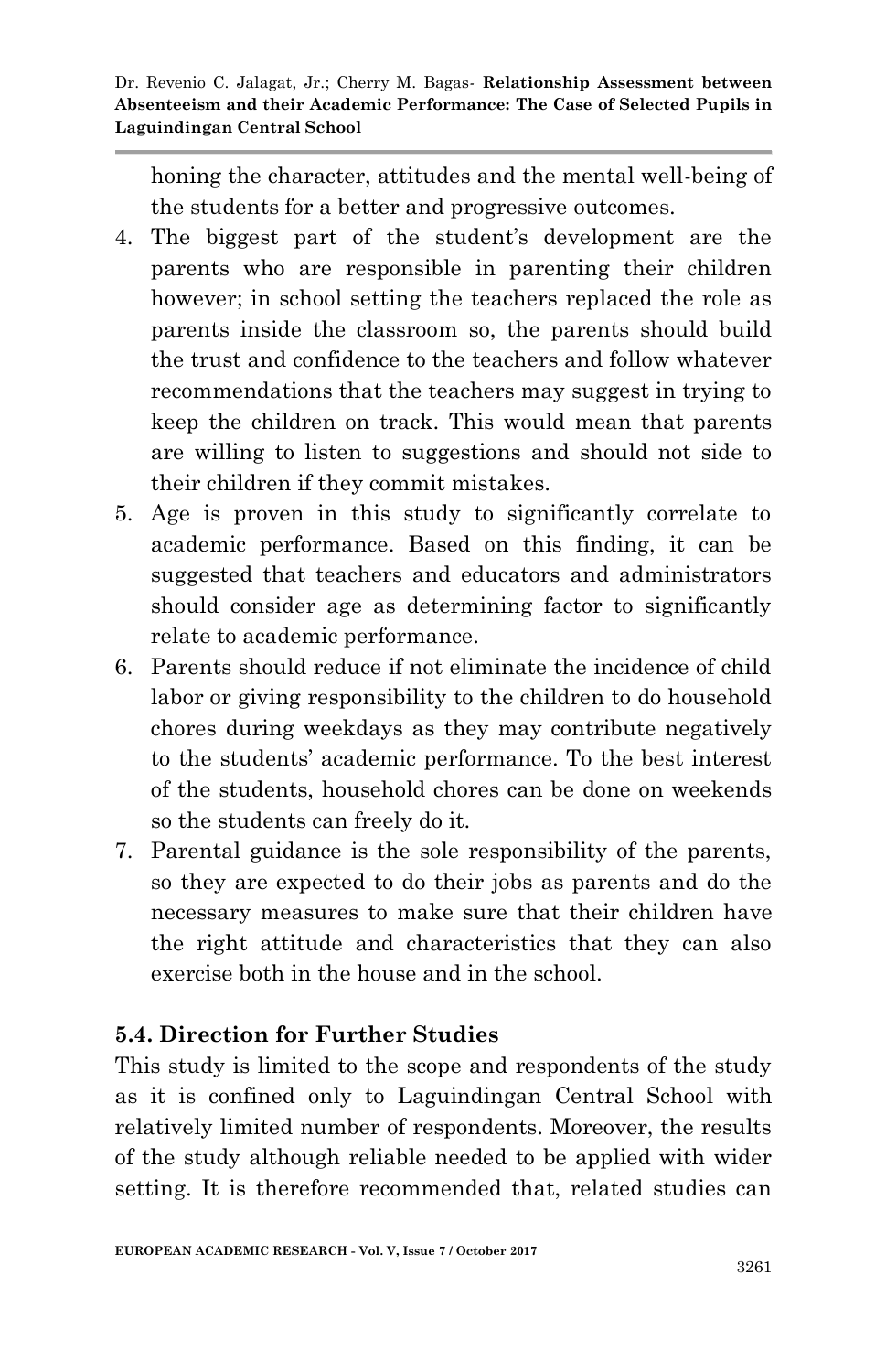be endeavored in wider setting to further validate and affirm these results. With regards to the factors used, more variables can be added that may depend on the research settings.

#### **REFERENCES**

- 1. Ayoo, S. J. (2002). Factors *affecting students' performance in Kenya certificate of secondary education in Public Secondary Schools in Maseno Division.* Unpublished M.Ed. Thesis, Nairobi, University of Nairobi.
- 2. Becker, H. J., Nakagawa, K., Corwin, R. G., & Educational Resources Information Center (U.S.). (2011). *Parent involvement contracts in California's charter schools: Strategy for educational improvement or method of exclusion?* Los Alamitos, CA: Southwest Regional Laboratory.
- 3. Beegle, K., R. Dehejia, & R. Gatti.(2005). *"Why Should We Care About Child Labour?The Education, Labour Market, and Health Consequences of Child Labour*". World Bank Policy Research Working Paper 3479.
- 4. Brocato, J., (1989). How much does coming to class matter? Some evidence of class attendance and grade performance. *Educational Research Quarterly,* 13(3), 2-6.
- 5. Buchmann, E., Brown, M., Casanova, J., Wolfram, D. & Xie, H. (2000). Web- Based and Traditional Instruction: A Systematic Study of Student and Instructor Perceptions From a Graduate MLIS Program. *Teaching with Technology Today*, 7 (1), 655-656.
- 6. Choudhury, I. (2008). Predictors of student performance in a construction materials and methods course. *Proc. COBRA: RICS Construction and Building Research Conference*, Dublin, Ireland.
- 7. Considine, G., & Zappala, G. (2002). Influence of social land economic disadvantage in the academic performance of school students in Australia. *Journal of Sociology*, 38, 129-148.
- 8. Creswell, J. W. (2002). *Research design: Qualitative, quantitative, and mixed method approaches.* Thousand Oaks: Sage Publications.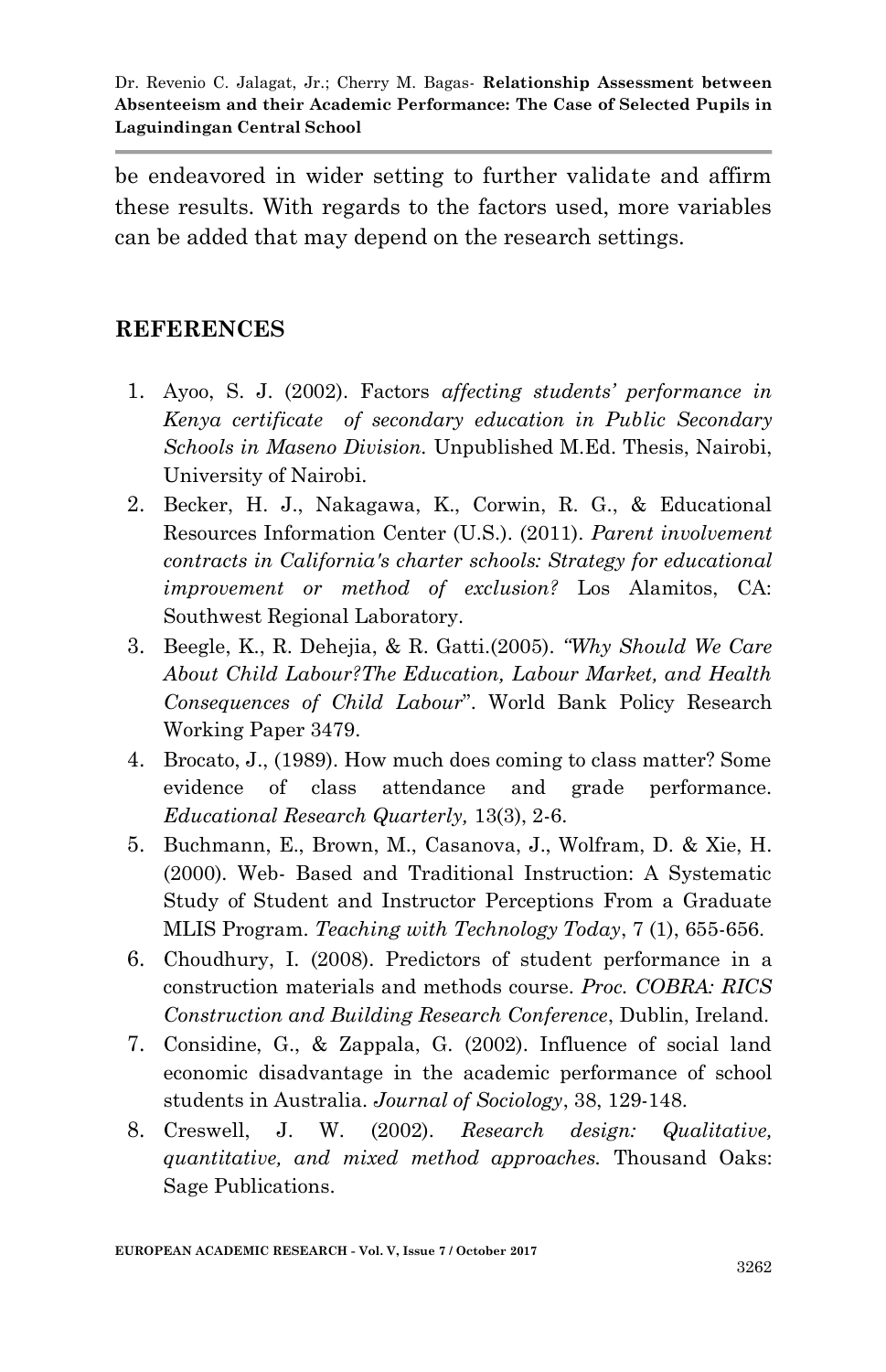- 9. Coleman, L. L. (2010). The importance of parent/community involvement in the success of children in the educational process.
- 10. Devadoss, S., & Foltz, J. (1996). Evaluation of Factors Influencing Student Class Attendance and Performance. *American Journal of Agricultural Economics 78*, 499-507.
- 11. FAWE (2004). Girls' Education at the Grassroots: Communities as Agents of Change. Nairobi, 11(4).
- 12. Jalagat, R. (2016). Performance in CPA Examination: Benchmarking for Opportunities to Meet Market Demands. *International Journal of Social Science and Economic Research* (IJSSER), 1(9): 1350-1381.
- 13. Jalagat, R. (2017). Determinants of Job Stress and Its Relationship on Employee Job Performance. *American Journal of Management Science and Engineering*, 2(1): 1-10. doi: 10.11648/j.ajmse.20170201.11.
- 14. Jeynes, W. H. (2005). *Effect of Parental Involvement and Family Structure on the Academic Achievement of Adolescents:* Marriage and Family Review*.*
- 15. Kadenyi, M.M., & Kamunyu, M.E. (2006).*Challenges facing women in tertiary institutions:* A case of Eldoret municipality. The Educator, 1(1), 121-1218.
- 16. Kothari, C.R. (2008). *Research Methodology: Methods and Techniques*, (2nd Ed). New Delhi: New Age International (P) Publishers.
- 17. Kunje, D. (2009). *An Investigation of the Relationship between School and Pupil Characteristics and Achievement at the Basic Education Level in Malawi.*
- 18. Moore, R. (2005). Attendance: Are penalties more effective then rewards? *Journal of Developmental Education, 29(2),* 26-32.
- 19. Moyi, P. (2011). *Child labour and school attendance in Kenya, Educational Research and Reviews*. Vol. 6(1), pp. 26-35.
- 20. Muola, H. (2010). A study of the relationship between academic achievement motivation and home environment among standard eight pupils Educational Research and Reviews Vol. 5 (5), pp. 213-217, May, 2010 *ISSN 1990-3839 © 2010 Academic Journals.*
- 21. Onsomu, G. K. et al (2006). *Impact of Gender and Socio-Economic Factors on Learning Achievements in Primary*